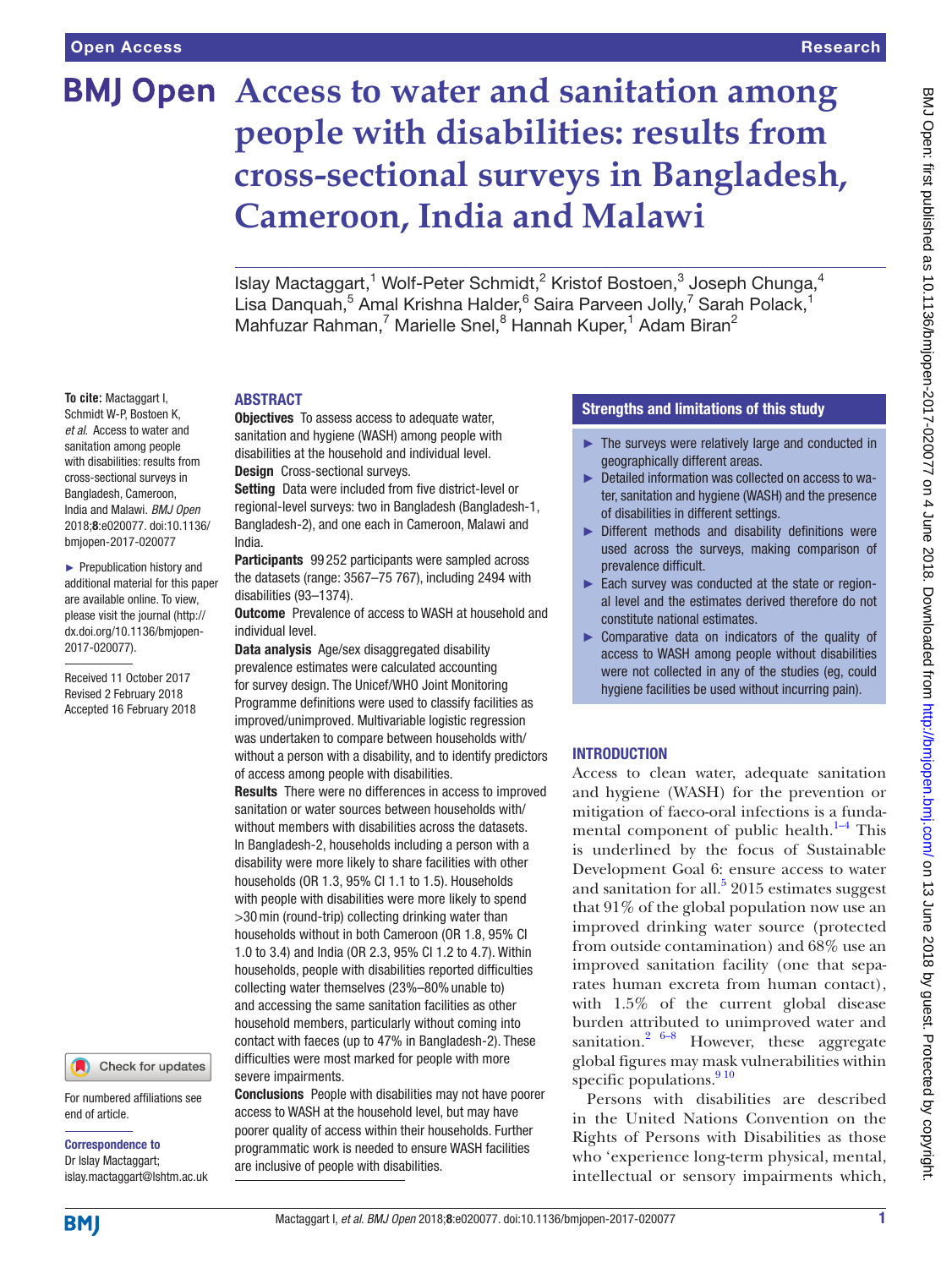in interaction with various barriers, may hinder their full and effective participation in society on an equal basis with others'. $^{11}$  Persons with disabilities constitute up to 15% of the global population, and are asserted to experience poorer access to WASH, although few quantitative data exist.[12](#page-11-5) These assertions are grounded in the limited, but growing, body of evidence that associates disability status with greater risk of widespread exclusion from education and economic productivity, alongside poor access to healthcare in multiple countries and contexts.[12–14](#page-11-5) A qualitative review by Groce *et al* lists potential barriers to WASH among persons with disabilities in the spheres of technical access barriers (such as facility structure and distance to facilities), social barriers related to stigma or abuse; and communication barriers<sup>[15](#page-11-6)</sup>.<sup>16</sup> The presence of social barriers, alongside the inter-relationships between WASH and poverty, and poverty and disability, may also impact on WASH access within the household. Several censuses and household surveys have collected data on both WASH access and disability; however, few surveys have reported on the association. Moreover, WASH access is usually only measured at the household level, and many previous studies have used inconsistent definitions of disability. Comparable quantitative data therefore remain lacking on whether persons with disabilities live in households that have poorer access to WASH, and whether persons with disabilities have poorer access to WASH than other members of their household.

To address these gaps in knowledge, we analysed data from five cross-sectional, population-based studies conducted at the district or regional level that had collected data on disability and access to, and experience of, WASH. These studies were conducted in: Cameroon, Malawi, India and Bangladesh (two discrete studies). This secondary analysis was opportunistic, based on data available. However, the inclusion of data from two African and two South-East Asian settings allowed a focus on the regions with lowest access to improved facilities globally.<sup>17</sup>

We explored 1) whether households including persons with disabilities have different access to WASH compared with households without disabled members; 2) whether persons with disabilities have different access to WASH compared with other members of their household and 3) which factors predict access to WASH among persons with disabilities.

# **METHODS**

We analysed data from five cross-sectional, population-based studies conducted at the district or regional level that had collected data on disability and access to WASH. These studies were conducted between 2013 and 2015 in Cameroon, Malawi, India and Bangladesh (two discrete studies).

[Table](#page-2-0) 1 provides a comparative overview of the datasets in each study, including definitions of disability and WASH used.

Each of the studies comprised a single-district or multiple-district, population-based survey. One of the studies conducted a census, that is, included all individuals living within a defined geographical area (Bangladesh-2). The remaining four studies used cluster sampling to select a random, representative sample of participants from a defined population. The samples were not nationally representative and are referred to by their country of origin for brevity. In all settings, a household-level questionnaire was administered and additional questionnaire modules were used for people identified through the survey as having disabilities. In Cameroon, India and Malawi, a nested case-control study was undertaken, whereby cases with disabilities and age-sex-cluster-matched controls without disabilities were selected for further structured interview. In all settings, written informed consent was collected before the questionnaire was administered, and ethical approval was obtained from the relevant boards. Ethical committees that approved each study are provided in online [supplementary file 1](https://dx.doi.org/10.1136/bmjopen-2017-020077).<sup>[18](#page-11-9)</sup>

#### Disability assessment

Four of the five surveys (Bangladesh-2, Cameroon, India and Malawi) used iterations of the Washington Group Short Set (WGSS) questions to screen for disability in the population (see online [supplementary appendix 1](https://dx.doi.org/10.1136/bmjopen-2017-020077)  for full question sets).<sup>[19 20](#page-11-10)</sup> This questionnaire assesses disability status via reported limitation in core functional domains (such as seeing, hearing and self-care) on a 4-point scale ('no difficulty', 'some difficulty', 'a lot of difficulty' and 'cannot do at all'). Participants reporting 'a lot of difficulty' or 'cannot do at all' for any item in the questionnaire were considered to have a disability in each of the four studies. In Cameroon and India, the Washington Group screen was supplemented with clinical screening to detect the presence of moderate or severe physical, visual or hearing impairments or severe health conditions (epilepsy and depression) using prevalidated screening methods and thresholds. $21-24$  Conversely, Bangladesh-1 used a binary screen for disability, whereby disability status was reported by the household head for each member of their household as 'disability—yes or no'. If the household head reported that a member of their household had a disability, they were asked to identify the type of disability (eg, vision, hearing). Type of disability in Bangladesh-1 also included 'age-related', defined in the study as associated with the process of ageing.

#### WASH assessment

The WASH question sets used in each study were adaptations of the WHO/United Nations Children's Fund Joint Monitoring Programme (JMP) *Core Questions on Drinking Water and Sanitation for Household Surveys,* and the JMP draft intrahousehold question set (see online [supplementary](https://dx.doi.org/10.1136/bmjopen-2017-020077)  [appendix 1](https://dx.doi.org/10.1136/bmjopen-2017-020077) for full question sets).<sup>25 26</sup> Information about WASH at the household level was collected through interview with either the head of household (Bangladesh-1,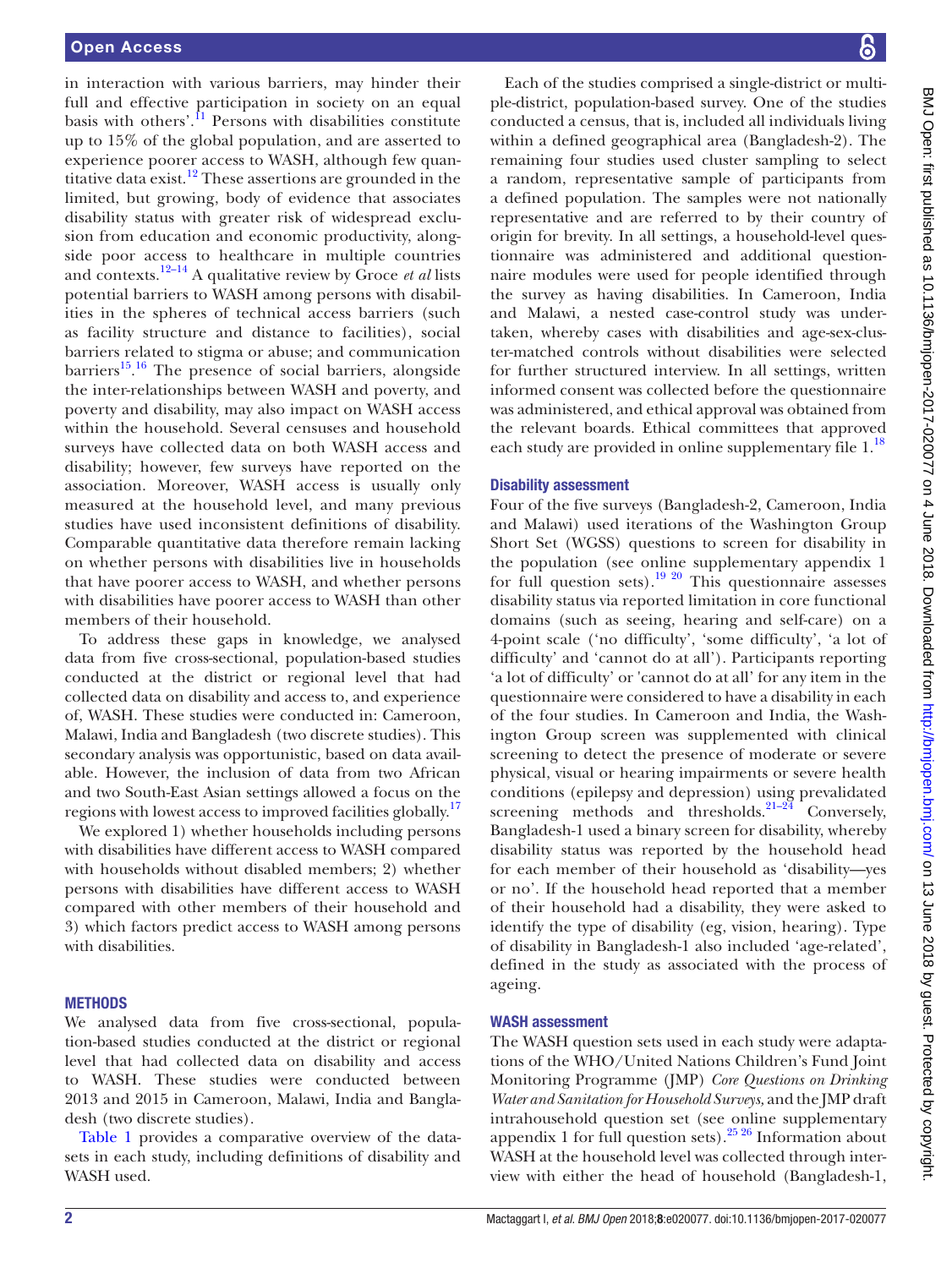<span id="page-2-0"></span>

| <b>Table 1</b><br>Study methods          |                                                                                                                                                              |                                                                                                           |                                                                                                                               |                                                                                                                               |                                                                                                          |
|------------------------------------------|--------------------------------------------------------------------------------------------------------------------------------------------------------------|-----------------------------------------------------------------------------------------------------------|-------------------------------------------------------------------------------------------------------------------------------|-------------------------------------------------------------------------------------------------------------------------------|----------------------------------------------------------------------------------------------------------|
|                                          | <b>Bangladesh-1</b><br>(icddr,b)                                                                                                                             | <b>Bangladesh-2 (IRC-</b><br><b>BRAC)</b>                                                                 | <b>Cameroon (ICED,</b><br>LSHTM)                                                                                              | India (ICED,<br>LSHTM)                                                                                                        | <b>Malawi</b><br>(collaboration*)                                                                        |
| Geographical<br>location                 | 177 subdistricts<br>(upazillas) across<br>Bangladesh<br><i>(estimated)</i><br>population size 750<br>000)                                                    | Rangpur and<br>Rajshahi Districts,<br>Bangladesh<br>(estimated population<br>size 34 149 858)             | <b>Fundong Health</b><br>District, North-West<br>Region (estimated<br>population size<br>125 604)                             | Mahbubnager<br>District, Telegana<br>State (estimated<br>population size<br>4 053 028)                                        | Rumphi District,<br>Northern Region<br><i>(estimated</i><br>population size<br>203 054)                  |
| Year of data<br>collection               | 2014                                                                                                                                                         | 2015                                                                                                      | 2013                                                                                                                          | 2014                                                                                                                          | 2014                                                                                                     |
| Sample size<br>(response rate %)         | 1248 households<br>$(90\%)$                                                                                                                                  | 20000 households<br>(98%)                                                                                 | 4080 individuals<br>(87%)                                                                                                     | 4080 individuals<br>(88%)                                                                                                     | 1800 households<br>(100%)                                                                                |
|                                          | Sampling strategy Two-stage cluster<br>randomised<br>sampling with<br>probability<br>proportionate to<br>size, stratified by<br>household wealth<br>category | Population census                                                                                         | Two-stage cluster<br>randomised<br>sampling with<br>probability<br>proportionate to<br>size, stratified by<br>urban and rural | Two-stage cluster<br>randomised<br>sampling with<br>probability<br>proportionate to<br>size, stratified by<br>urban and rural | Two-stage cluster<br>randomised<br>sampling across four<br>purposively selected<br>administration unitst |
| Study definition<br>of disability status | Yes/no reported by<br>household head<br>followed by list of<br>conditions                                                                                    | <b>Washington Group</b><br>Short Set reported by<br>individual if present,<br>or household head<br>if not | <b>Washington Group</b><br>Short Set+2 (self-<br>report unless<8) or<br>clinical impairment                                   | <b>Washington Group</b><br>Short Set+2 (self-<br>report unless<8) or<br>clinical impairment                                   | <b>Washington Group</b><br>extended set (report<br>by household head<br>or primary caregiver)            |
| Population-level<br><b>WASH</b> data     | Yes-sanitation only                                                                                                                                          | Yes                                                                                                       | $No$ -data for<br>case and control<br>households only                                                                         | $No$ -data for<br>case and control<br>households only                                                                         | Yes                                                                                                      |
| Household-level<br><b>WASH</b> data      | Yes-sanitation only                                                                                                                                          | Yes                                                                                                       | Yes-data for<br>case and control<br>households only                                                                           | Yes-data for<br>case and control<br>households only                                                                           | Yes                                                                                                      |
| Individual-level<br><b>WASH</b> data     | Yes-people with<br>disabilities only                                                                                                                         | Yes-sanitation only                                                                                       | Yes-people with<br>disabilities only                                                                                          | Yes-people with<br>disabilities only                                                                                          | Yes-people with<br>disabilities only                                                                     |

\*Environmental Health Group at the London School of Hygiene and Tropical Medicine (LSHTM), the Water Engineering and Development Centre at Loughborough University, Mzuzu University and the Centre for Social Research at the University of Malawi. †Purposive selection criteria: limited exposure to sanitation promotion and relative ease of access.

WASH, water, sanitation and hygiene.

ICED, International Centre for Evidence in Disability

Bangladesh-2, Malawi) or with people with disabilities and matched control subjects (Cameroon, India) as follows:

- $\blacktriangleright$  Type of sanitation facility;
- Ownership of facility;
- ► Drinking water source (excluded in Bangladesh-1);
- ► Time to reach water point, collect water and return to household (excluded in Bangladesh-1);
- Recent episodes of diarrhoea (Malawi: in last 7 days; India/Cameroon: previous 4weeks; Bangladesh-1 and Bangladesh-2 excluded).

Individual data were not available for the Bangladesh-2 study. Across the remaining four data sets, individual-level WASH access data were collected from all participants identified to have a disability in the survey, and via a proxy (usually their primary caregiver or the head of the household) for those who were not able to communicate independently. The following data were collected from individuals:

- ► Use of the same sanitation facility as other household members;
- ► Reasons if a different facility is used;
- Whether the facility can be accessed without contact with faeces;
- Whether drinking water can be collected by the individual;
- Reasons if drinking water cannot be collected by the individual;
- Whether water can be accessed within the household without assistance;
- Whether the same bathing place is used as other household members.

# Other data collected

In each survey, the household head (Bangladesh-1, Bangladesh-2, Malawi) or participants with disabilities and matched control subjects (Cameroon, India) reported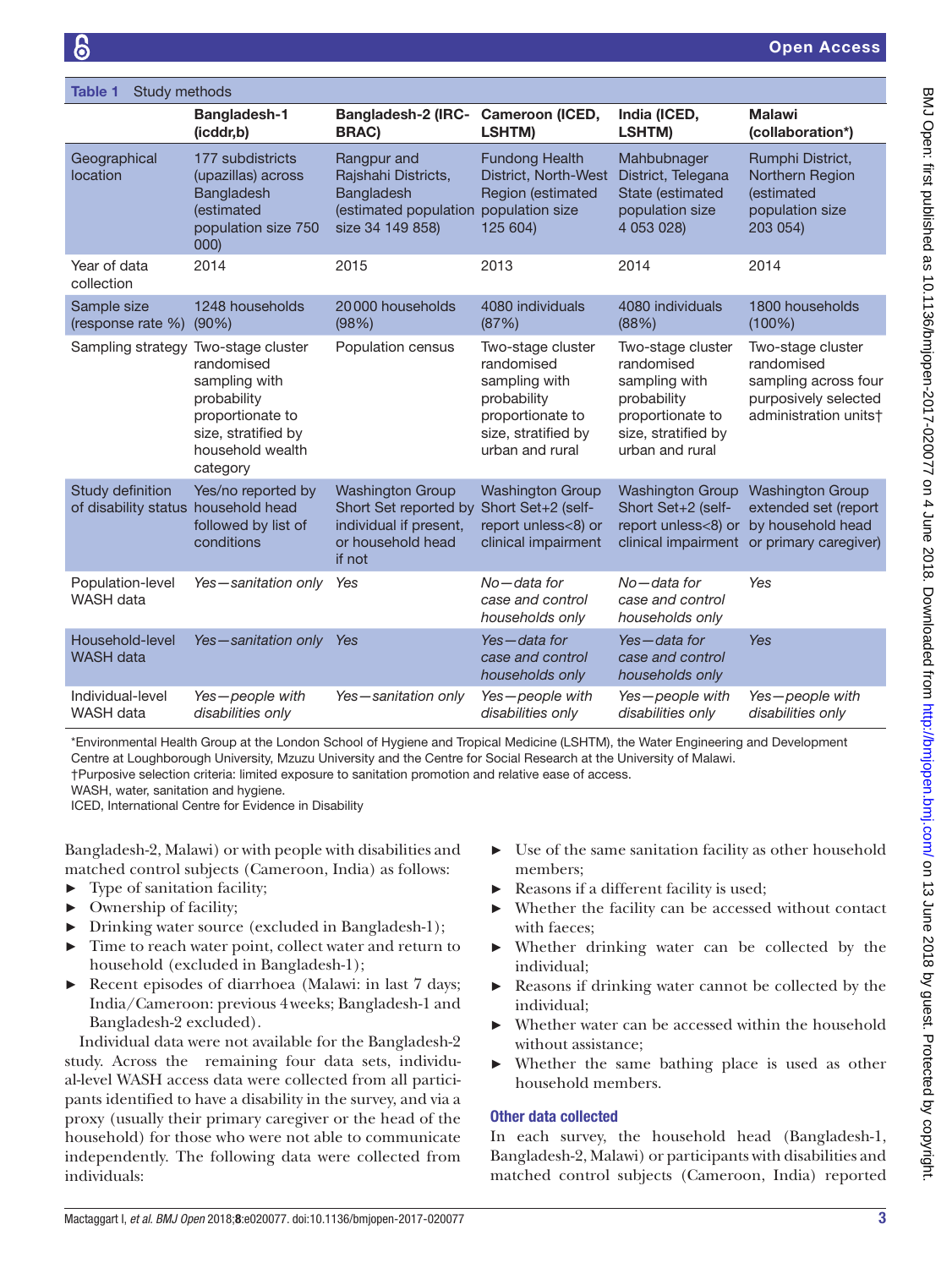on the demographic composition of the household and provided data on socioeconomic status (SES) (eg, asset ownership, material of the roof/floor/wall, income).

# Data analysis

Data were analysed in Stata V.12.0. $^{27}$  Descriptive statistics were used to describe each dataset.

Disability prevalence estimates for each study area were determined using the svy command to account for clustering in each of the survey designs. Severity of disability was calculated for all datasets except Bangladesh-1 (which did not include a measure of severity) as follows:

- Moderate: those with moderate clinical impairments or reporting maximum 'a lot of difficulty' in at least one domain of the WGSS.
- ► Severe: those with severe clinical impairments or reporting 'cannot do' in at least one domain of the WGSS.

SES indices were created for Bangladesh-1, Cameroon and India using principal component analysis of assets, and divided into quartiles.<sup>28</sup> Bangladesh-2 data were precoded by interviewers at the data collection stage as ultra-poor, poor and non-poor based on land ownership and livelihood category.<sup>29</sup> In Malawi, annual average household income was collected as a continuous variable and divided into quartiles.

Using the JMP Millennium Development definitions, household water and sanitation facilities were classified as improved or unimproved as follows<sup>[7](#page-11-11)</sup>:

- ► Improved sanitation: connected to public or private sewer; connected to septic system; pour-flush latrine; simple pit latrine; ventilated improved pit latrine;
- ► Unimproved sanitation: public or shared latrine; open pit latrine; bucket latrine;
- ► Improved water source: piped into household; public standpipe; borehole; protected dug well; protected spring; rainwater collection;

Unimproved water source: unprotected well, unprotected spring; rivers or ponds; vendor-provided water; bottled water; tanker truck water.

We assessed whether household-level access to WASH was different in households with a disabled member compared with households that included no disabled member using multivariable logistic regression. In Malawi and Bangladesh-2, these data were available for all households. In Cameroon and India, these data were available for all households that included a person with a disability, and for age-sex-cluster-matched control households that did not include a person with a disability. Household-level water access data were not available for the Bangladesh-1 study.

We evaluated whether individuals with disabilities experienced poorer WASH access than other members of their household by describing the reported difficulties of people with disabilities in accessing the same WASH facilities as other household members (data not available for Bangladesh-2 study). Predictors (eg, type of impairment, age or sex) of good intrahousehold access to WASH among people with disabilities were explored using multivariable logistic regression for the Cameroon, India and Malawi studies.

Missing data were excluded from analyses and listed as such in relevant tables.

# **RESULTS**

A total of 99254 individuals in 24189 households were sampled across the five datasets (ranging between 3567 and 75767 per dataset). The age and sex distribution of the datasets are given in [table](#page-3-0) 2. In all, the population was relatively evenly distributed between males and females, and a large proportion of the sample were children or young adults. The household size ranged from an average of 3.9 in Bangladesh-2 to 7.8 in Cameroon.

<span id="page-3-0"></span>

| Study sample characteristics<br>Table 2 |                     |                     |                 |              |                   |
|-----------------------------------------|---------------------|---------------------|-----------------|--------------|-------------------|
|                                         | <b>Bangladesh-1</b> | <b>Bangladesh-2</b> | <b>Cameroon</b> | India        | <b>Malawi</b>     |
| Sample size: households                 | 1207                | 19 627              | 677             | 875          | 1803              |
| Sample size: individuals                | 7511                | 75767               | 3467            | 3573         | 8834              |
| <b>Sex</b>                              |                     |                     |                 |              |                   |
| Female                                  | 3867 (51.5%)        | 37076 (48.9%)       | 2112 (59.2%)    | 1866 (52.2%) | 4500 (50.9%)      |
| Age group (years)*                      |                     |                     |                 |              |                   |
| $0 - 17$                                | 2802 (37.3%)        | 26392 (34.8%)       | 1950 (54.7%)    | 1223 (34.2%) | 4562 (51.6%)      |
| $18 - 24$                               | 909 (12.1%)         | 49375 (65.2%)       | 317 (8.9%)      | 473 (13.2%)  | 1179 (13.3%)      |
| $25 - 44$                               | 2090 (27.8%)        |                     | 572 (16.0%)     | 986 (27.6%)  | 1862 (21.1%)      |
| $45 - 64$                               | 1204 (16.0%)        |                     | 396 (11.1%)     | 689 (19.3%)  | 826 (9.4%)        |
| $65+$                                   | 506 (6.7%)          |                     | 332 (9.3%)      | 202 (5.7%)   | 405 (4.6%)        |
| Mean household size                     | $6.2$ (SD $3.4$ )   | $3.9$ (SD $1.5$ )   | 7.8 (SD 4.8)    | 5.2 (SD 2.8) | $4.9$ (SD $2.1$ ) |

\*Age categories restricted to 0–1, 2–9, 0–1, 2–9, 10–19 and 20+ years in Bangladesh-2 raw data; therefore, Bangladesh-2 age data refer to 0–19 and 20+ years.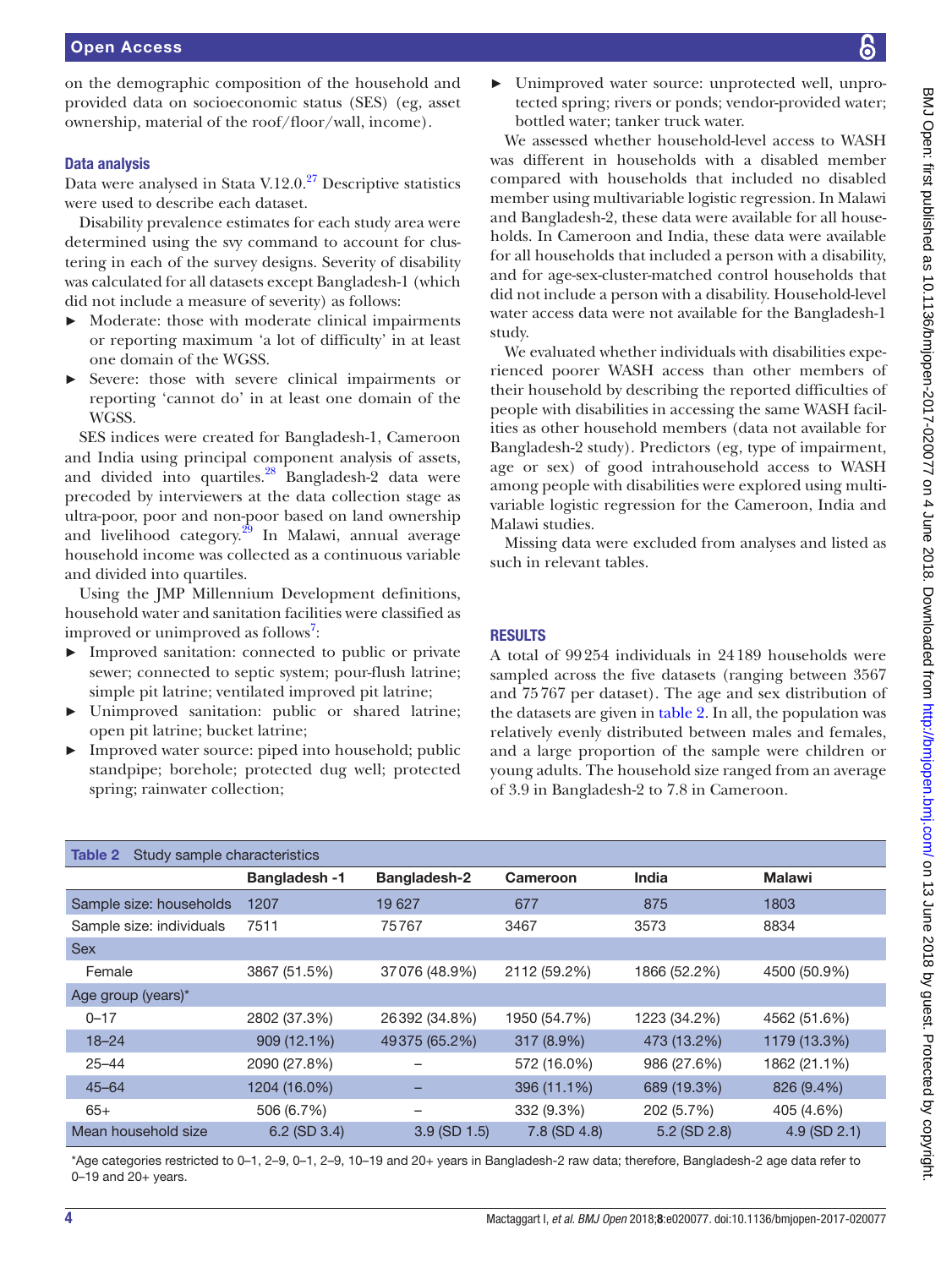<span id="page-4-0"></span>

| Table 3                                                                |                     | Prevalence of disability in the five datasets (%, 95% CI)* |                     |                     |                     |
|------------------------------------------------------------------------|---------------------|------------------------------------------------------------|---------------------|---------------------|---------------------|
|                                                                        | <b>Bangladesh-1</b> | <b>Bangladesh-2</b>                                        | <b>Cameroon</b>     | <b>India</b>        | <b>Malawi</b>       |
| Sample size<br>(individuals)                                           | 7511                | 75767                                                      | 3467                | 3573                | 8834                |
| Overall prevalence of<br>disability*                                   | 1.3 $(1.0 to 1.7)$  | $1.9(1.6 \text{ to } 2.1)$                                 | 11.0 (9.4 to 12.7)  | 12.6 (10.9 to 14.5) | 2.6 (2.4 to 2.8)    |
| WGSS prevalence of<br>disability                                       |                     | $1.9(1.6 \text{ to } 2.1)$                                 | 5.8 (4.6 to 7.4)    | 7.1 (5.7 to 8.9)    | 2.6 (2.4 to 2.8)    |
| <b>Sex</b>                                                             |                     |                                                            |                     |                     |                     |
| Male                                                                   | 1.3(1.0 to 1.8)     | 2.0 (1.7 to 2.3)                                           | 10.6 (8.9 to 12.5)  | 12.0 (9.9 to 14.4)  | $2.5$ (2.1 to 3.1)  |
| Female                                                                 | 1.3 (0.9 to 1.9)    | 1.8 (1.5 to 2.0)                                           | 11.2 (9.3 to 13.5)  | 13.2 (11.3 to 15.3) | 2.7 (2.3 to 3.1)    |
| Age group (years)                                                      |                     |                                                            |                     |                     |                     |
| $2 - 17$                                                               | $0.5$ (0.3 to 0.9)  | 1.1 (0.9 to 1.2)                                           | 4.9 (3.9 to 6.1)    | $3.8$ (2.7 to 5.3)  | 1.2 (1.0 to 1.5)    |
| $18 - 49$                                                              | 0.5(0.3 to 0.9)     | 2.3 (1.9 to 2.6) <sup>+</sup>                              | 6.9 (5.3 to 9.1)    | 8.2 (6.0 to 11.0)   | 1.6 $(1.3$ to 2.1)  |
| $50+$                                                                  | 4.7 (3.4 to 6.5)    | -                                                          | 33.7 (28.8 to 38.9) | 38.3 (33.6 to 43.3) | 11.5 (10.2 to 12.9) |
| Type of functional difficulty‡                                         |                     |                                                            |                     |                     |                     |
| Hearing                                                                | 9.7 (4.5 to 17.6)   | 21.1 (19.0 to 23.4)                                        | 38.3 (33.2 to 43.5) | 39.3 (34.6 to 44.0) | 29.0 (23.1 to 35.6) |
| <b>Visual</b>                                                          | 6.5 (2.4 to 13.5)   | 26.5 (24.2 to 28.9)                                        | 31.4 (26.6 to 36.5) | 37.8 (33.2 to 42.5) | 39.2 (32.6 to 40.0) |
| Physical                                                               | 41.9 (31.8 to 52.6) | 57.6 (55.0 to 60.3)                                        | 53.3 (48.0 to 58.5) | 51.7 (46.9 to 56.5) | 50.2 (43.4 to 57.1) |
| <b>Intellectual</b>                                                    | 20.4 (12.8 to 30.1) | 27.4 (25.0 to 29.8)                                        | 20.2 (16.2 to 24.7) | 36.8 (21.2 to 59.0) | 25.3 (19.7 to 31.7) |
| Age-related                                                            | 21.5 (13.7 to 31.2) | $\overline{\phantom{a}}$                                   |                     |                     |                     |
| Proportion households<br>with at least one<br>person with a disability | 7.1 (5.6 to 9.0)    | 6.5 (5.7 to 7.5)                                           | 39.3 (34.0 to 44.7) | 38.5 (34.1 to 43.1) | 10.9 (9.5 to 12.4)  |

\*Disability prevalence data restricted to population aged 2+ years only.

†Age categories restricted to 0–1, 2–9, 10–19 and 20+ years in Bangladesh-2 raw data; therefore, Bangladesh-2 age data refer to 0–19 and 20+ years.

‡Functional difficulty reported among people classified as having a disability. These figures are not prevalence estimates and the categories are not mutually exclusive.

WGSS, Washington Group Short Set.

Socio economic status did not differ between households with and without a person with a disability in Bangladesh-1, Bangladesh-2, India and Malawi (data not shown). In Cameroon, mean asset scores were significantly lower for households with people with disabilities (− 0.39 , SD 2.4) than among households without people with disabilities (0.37, SD 2.6).

There was a broad range in the prevalence of disability across the settings: 1.3% (95% CI 1.0 to 1.7) in Bangladesh-1; 1.9% (95% CI 1.6 to 2.1) in Bangladesh-2; 2.6% (95% CI 2.4 to 2.8) in Malawi; 11.0% (95% CI 9.4 to 12.7) in Cameroon and 12.6% (95% CI 10.9 to 14.5) in India [\(table](#page-4-0) 3). Four studies used iterations of the Washington Group Questions, supplemented by clinical tools in Cameroon and India. Disability prevalence restricted to the WGSS only was similar across settings: 1.9% (95% CI 1.6 to 2.1) in Bangladesh-2; 2.6% (95% CI 2.4 to 2.8) in Malawi; 5.8% (95% CI 4.6 to 7.4) in Cameroon and 7.1% (95% CI 5.7 to 8.9) in India.

In each study, prevalence was similar between men and women, and increased strongly with age. The most frequent type of functional limitation reported was physical (walking or climbing stairs) in each of the five datasets. The proportions of people with disabilities reporting other functional

difficulties (hearing, visual or intellectual) varied across the surveys, but were overall broadly similar in four of the five datasets. Bangladesh-1 included 'age-related' as a type of disability, which comprised 21.5% of the distribution.

The proportion of households including one or more persons with disabilities varied substantially between 6.5% in Bangladesh-2 and 39.3% in Cameroon.

In Bangladesh-1 and Bangladesh-2, WASH access was compared between all households either with or without a person with a disability (as identified in the population-based survey). In Cameroon, India and Malawi, comparison was made between households with a person with a disability and households with age-sex-cluster-matched controls only. [Table](#page-5-0) 4 provides the sample characteristics for these nested case-control studies, which are smaller in sample size compared with the two Bangladesh comparative survey samples.

[Table](#page-6-0) 5 presents access to WASH among households with and without persons with disabilities in each dataset. No statistically significant differences in access to an improved sanitation facility were observed between households with and without a person with a disability in any of the five datasets. In Bangladesh-2, households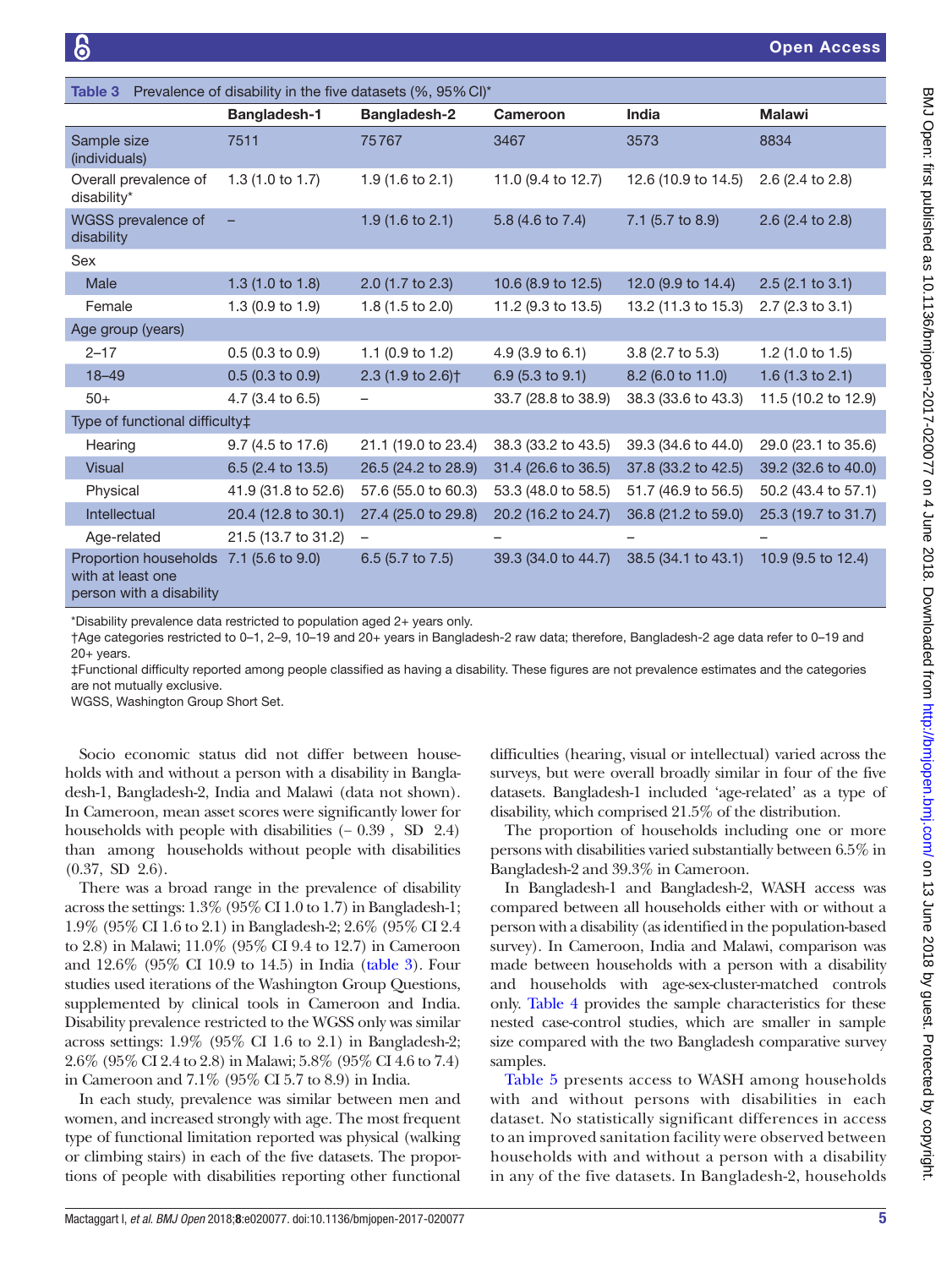|                           | <b>Cameroon</b>          |                   | <b>India</b>  |                   | <b>Malawi</b>  |                   |
|---------------------------|--------------------------|-------------------|---------------|-------------------|----------------|-------------------|
|                           | No disability            | <b>Disability</b> | No disability | <b>Disability</b> | No disability* | <b>Disability</b> |
| Sample size (individuals) | 274                      | 429               | 337           | 508               | 200            | 215               |
|                           | N(% )                    | N(%)              | N(%)          | N(% )             | N(% )          | N(% )             |
| Age group (years)         |                          |                   |               |                   |                |                   |
| $5 - 17$                  | 90 (33)                  | 114 (27)          | 49 (15)       | 67 (13)           |                | 47 (22)           |
| $18 - 49$                 | 87 (32)                  | 87 (20)           | 160(48)       | 177 (35)          | 142(71)        | 54(25)            |
| $50+$                     | 97 (35)                  | 228 (53)          | 128 (38)      | 264 (52)          | 58 (29)        | 113 (53)          |
| <b>Sex</b>                |                          |                   |               |                   |                |                   |
| Male                      | 113(41)                  | 179 (42)          | 163 (48)      | 236 (46)          | 158 (79)       | 101(47)           |
| Female                    | 161 (59)                 | 250 (58)          | 174 (52)      | 272(54)           | 42 (21)        | 113 (53)          |
| <b>SES</b> quartile       |                          |                   |               |                   |                |                   |
| First quartile (poorest)  | 64 (23)                  | 104(24)           | 67 (20)       | 142 (28)          | 29(15)         | 51(24)            |
| Second quartile           | 56 (21)                  | 117(27)           | 87 (26)       | 120 (24)          | 81(41)         | 79 (37)           |
| Third quartile            | 61(22)                   | 105(24)           | 94 (28)       | 124 (24)          | 43 (22)        | 37(17)            |
| Fourth quartile (richest) | 92 (34)                  | 103 (24)          | 89 (26)       | 121 (24)          | 47 (24)        | 46 (21)           |
| Disability type*          |                          |                   |               |                   |                |                   |
| Hearing                   | $\overline{\phantom{0}}$ | 142 (33)          |               | 189 (37)          | -              | 61 (29)           |
| <b>Visual</b>             |                          | 123 (29)          |               | 176 (35)          |                | 81 (48)           |
| Physical                  |                          | 257 (58)          | —             | 296 (58)          |                | 101(47)           |
| <b>Intellectual</b>       |                          | 119 (28)          |               | 38(7)             |                | 51(24)            |

<span id="page-5-0"></span>Table 4 Nested case-control study sample characteristics in Cameroon, India and Malawi

with a person with a disability were more likely to share their sanitation facility with another household than were households having no member with a disability (OR 1.3, 95% CI 1.1 to 1.5), but there were no other differences in household sanitation facility ownership across datasets.

There was no difference in prevalence of access to an improved water source between households with and those without a member with a disability in any of the datasets. In Bangladesh-2 and Malawi, there was also no observed relationship between the length of time taken to collect water and disability presence in the household. However, households with a person with a disability were more likely to spend >30min fetching household water than households without a disabled member in both Cameroon (OR 1.9, 95% CI 1.1 to 3.5) and India (OR 2.4, 95% CI 1.2 to 4.8). No differences in frequency of reported diarrhoeal episodes were observed by individual disability status in Cameroon or India (Cameroon OR 1.2, 95% CI 0.8 to 1.9; India OR 0.9, 95% CI 0.6 to 1.4), or household disability status in Malawi (OR 0.7, 95% CI 0.4 to 1.2).

Access to WASH among people with disabilities in comparison to their household members without disabilities is shown in [table](#page-7-0) 6. The majority of people with disabilities reported that they were able to access the same sanitation facility as other members of their household (including those households without access

to any facility). Among those who could not, physical access issues were most commonly reported. A substantial proportion of people with disabilities were not able to access sanitation facilities without either themselves or their clothing coming into contact with faeces. Few people with disabilities in Bangladesh-1 were able to collect water from the source themselves  $(21\%)$ , although the sample size was relatively small (n=78), while this proportion was higher in the other surveys (52% in Malawi to 77% in India). Physical barriers and disapproval from others were the most commonly reported reasons for persons with disabilities not collecting water themselves across the datasets. Most people with disabilities reported that they could access drinking water in the house without assistance and could use the same bathing place as other household members.

[Table](#page-8-0) 7 presents the correlates of intrahousehold WASH access among people with disabilities for the three datasets that included these data (Cameroon, India and Malawi). People with more severe disabilities generally had poorer WASH access than people with less severe disabilities. For example, people with more severe disabilities had a much lower likelihood (OR 0.1, 95%CI 0.1 to 0.3) of using the same sanitation facility as other household members, or using the facility without coming into contact with faeces (OR 0.2, 95% CI 0.1 to 0.3) than people with less severe disabilities. Furthermore, older people with disabilities were more likely than children with disabilities to have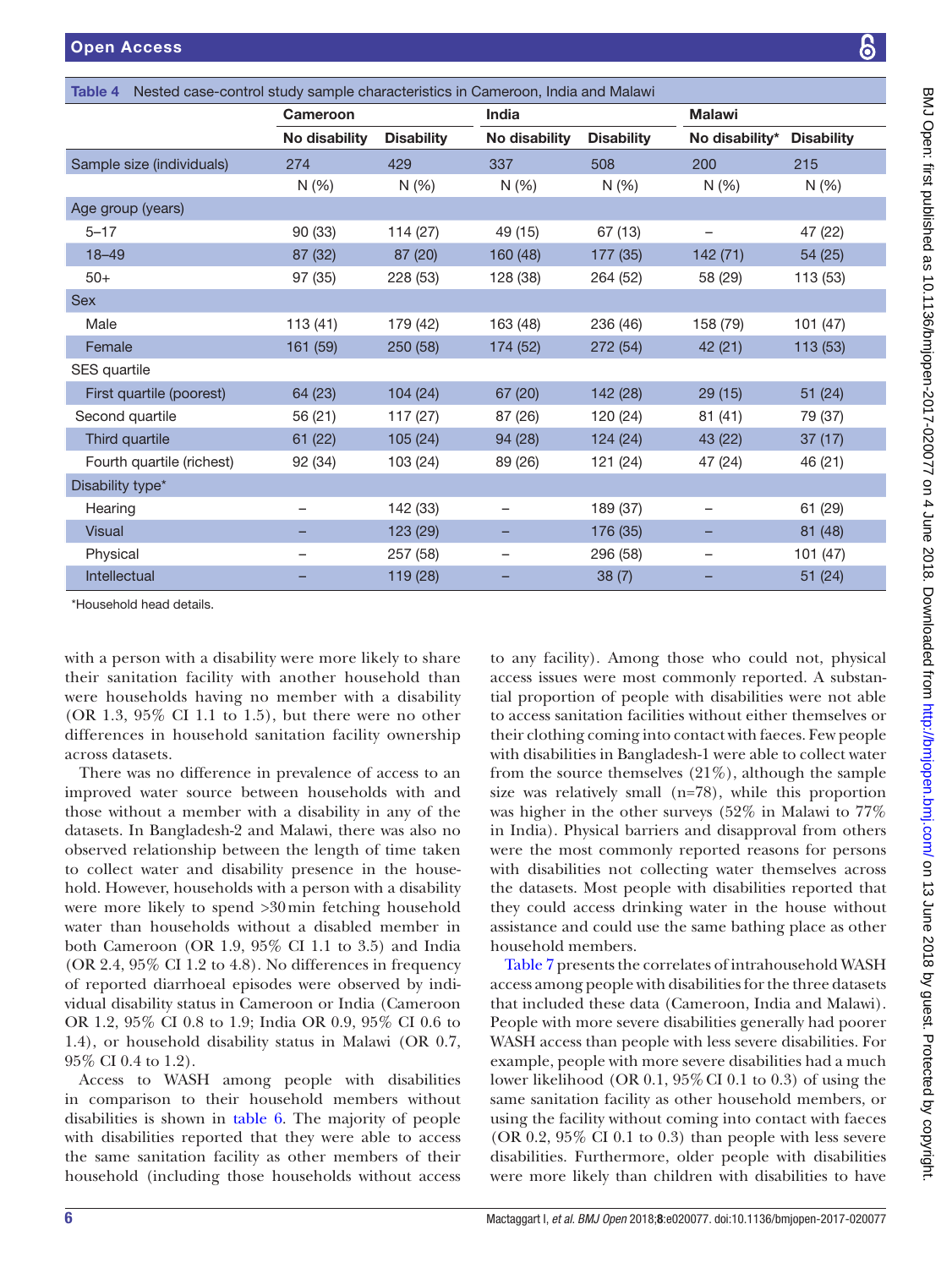| $\overline{\phantom{a}}$ |  |
|--------------------------|--|
|                          |  |

<span id="page-6-0"></span>

| <b>LO</b><br><b>Table</b>                                                                                                  |                                           |                          |                  |                                        |                          | Access to WASH among households with and without people with disabilities                                                                                                                                       |                                                     |           |                                |                              |                         |                     |                                          |                         |                      |
|----------------------------------------------------------------------------------------------------------------------------|-------------------------------------------|--------------------------|------------------|----------------------------------------|--------------------------|-----------------------------------------------------------------------------------------------------------------------------------------------------------------------------------------------------------------|-----------------------------------------------------|-----------|--------------------------------|------------------------------|-------------------------|---------------------|------------------------------------------|-------------------------|----------------------|
|                                                                                                                            | Bangladesh-1                              |                          |                  | Bangladesh-2                           |                          |                                                                                                                                                                                                                 | Cameroon                                            |           |                                | India                        |                         |                     | Malawi                                   |                         |                      |
|                                                                                                                            | disability<br>$n = 1121$<br>$\frac{1}{2}$ | Disability<br>$n = 86$   | OR (95% CI)      | disability<br>n=18364<br>$\frac{1}{2}$ | Disability<br>$n = 1284$ | OR (95% CI)                                                                                                                                                                                                     | disability Disability<br>$n = 274$<br>$\frac{1}{2}$ | $n = 429$ | OR (95% CI)                    | disability<br>$n = 337$<br>å | Disability<br>$n = 508$ | OR (95% CI)         | disability<br>$n = 200$<br>$\frac{1}{2}$ | Disability<br>$n = 215$ | OR (95% CI)          |
| Sanitation facility                                                                                                        |                                           |                          |                  |                                        |                          |                                                                                                                                                                                                                 |                                                     |           |                                |                              |                         |                     |                                          |                         |                      |
| Unimproved                                                                                                                 | 34.5%                                     | 31.4%                    | Ref.             | 17.4%                                  | %<br>20.3                | Ref.                                                                                                                                                                                                            | 92.4%                                               | 91.4%     | Ref.                           | 23.4%                        | 23.3%                   | Ref.                | 99.5%                                    | 99.5%                   | Ref.                 |
| Improved                                                                                                                   | 65.5%                                     | 68.6%                    | 1.1 (0.7 to 1.8) | 82.7%                                  | $\frac{8}{2}$<br>79.8    | $0.8(0.7 t_0 1.0)$                                                                                                                                                                                              | 7.6%                                                | 8.6%      | 0.9(0.5 to 1.6)                | 76.6%                        | 76.7%                   | 1.0 (0.7 to 1.4)    | 0.5%                                     | 0.5%                    | 1.1 $(0.1$ to 17.3)  |
| Ownership                                                                                                                  |                                           |                          |                  |                                        |                          |                                                                                                                                                                                                                 |                                                     |           |                                |                              |                         |                     |                                          |                         |                      |
| Used only by<br>household                                                                                                  | 82.2%                                     | 81.4%                    | Ref.             | 68.9%                                  | 63.0%                    | Ref.                                                                                                                                                                                                            | 86.0%                                               | 87%       | Ref.                           | 52.9%                        | 53.3%                   | Ref.                | ī                                        | п                       | ī                    |
| households<br>ownership<br>with other<br>Shared                                                                            | 8.7%                                      | 10.5%                    | 1.2(0.6 to 2.5)  | 30.2%                                  |                          | 35.8% 1.3 (1.1 to 1.5)* 14.0%                                                                                                                                                                                   |                                                     | 13.0%     | 0.9(0.6 to 1.4)                | 14.4%                        | 13.5%                   | 0.9(0.6 to 1.4)     | ī                                        | Ī                       |                      |
| Public                                                                                                                     | 9.1%                                      | 8.1%                     | 0.9(0.4 to 2.0)  | 0.1%                                   | 0.1%                     | 2.6(0.3 to 21.6)                                                                                                                                                                                                | $\circ$                                             | 0.2%      | Т                              | 32.7%                        | 33.2%                   | 1.0 $(0.7 t 0 1.4)$ | T                                        | Т                       |                      |
| Do not know                                                                                                                |                                           | Ţ                        |                  | 0.9%                                   | 1.2%                     | 1.4(0.8 to 2.4)                                                                                                                                                                                                 | $\circ$                                             | $\circ$   | T                              | $\circ$                      | $\circ$                 |                     | ī                                        | ī                       |                      |
| Time to water source†                                                                                                      |                                           |                          |                  |                                        |                          |                                                                                                                                                                                                                 |                                                     |           |                                |                              |                         |                     |                                          |                         |                      |
| $≤30$ minutes                                                                                                              | Ţ                                         |                          |                  | 0%                                     | 0%                       | Т                                                                                                                                                                                                               | 94.2%                                               | 89.6%     | Ref.                           | 96.6%                        | 92.1%                   | Ref.                | 86.5%                                    | 80.9%                   | Ref.                 |
| >30 minutes                                                                                                                | $\begin{array}{c} \end{array}$            | $\overline{\phantom{a}}$ | I                | 100%                                   | 100%                     | I                                                                                                                                                                                                               | 5.8%                                                | 10.4%     | $1.9(1.1 \text{ to } 3.5)^{*}$ | 3.4%                         | 7.9%                    | $2.4(1.2 to 4.8)$ * | 13.5%                                    | 19.1%                   | 1.5(0.9 to 2.6)      |
| Water source                                                                                                               |                                           |                          |                  |                                        |                          |                                                                                                                                                                                                                 |                                                     |           |                                |                              |                         |                     |                                          |                         |                      |
| Unimproved                                                                                                                 | I                                         | ı                        | ı                | 0%                                     | 0%                       | I.                                                                                                                                                                                                              | 39.2%                                               | 37.3%     | Ref.                           | 23.4%                        | 23.3%                   | Ref.                | 12.5%                                    | 11.6%                   | Ref.                 |
| Improved                                                                                                                   | Ţ                                         | ı                        | ī                | 100%                                   | 100%                     | I                                                                                                                                                                                                               | 60.8%                                               | 62.7%     | 1.1(0.8 to 1.5)                | 76.6%                        | 76.7%                   | 1.0 (0.7 to 1.4)    | 87.5%                                    | 88.4%                   | $1.1$ $(0.6 to 2.0)$ |
| diarrhoea in the<br>last 4 weeks‡<br>At least one<br>episode of                                                            | $\sf I$                                   | I                        | I                | I                                      | Ï                        | $\overline{\phantom{a}}$                                                                                                                                                                                        | 11.7%                                               | 13.8%     | $1.2(0.8 \text{ to } 1.9)$     | 12.8%                        | 11.8%                   | 0.9(0.6 to 1.4)     | 21.5%                                    | 17.2%                   | 0.8(0.5 to 1.3)      |
| "Statistical significance at the 95% confidence level.<br>WASH, water, sanitation and hygiene.<br>tRound-trip travel time. |                                           |                          |                  |                                        |                          | #Refers to any episode of diarrhoea in the household on a 7-day recall-period in Malawi; and any episode of diarrhoea experienced by the individual respondent on a 4-week recall-period in India and Cameroon. |                                                     |           |                                |                              |                         |                     |                                          |                         |                      |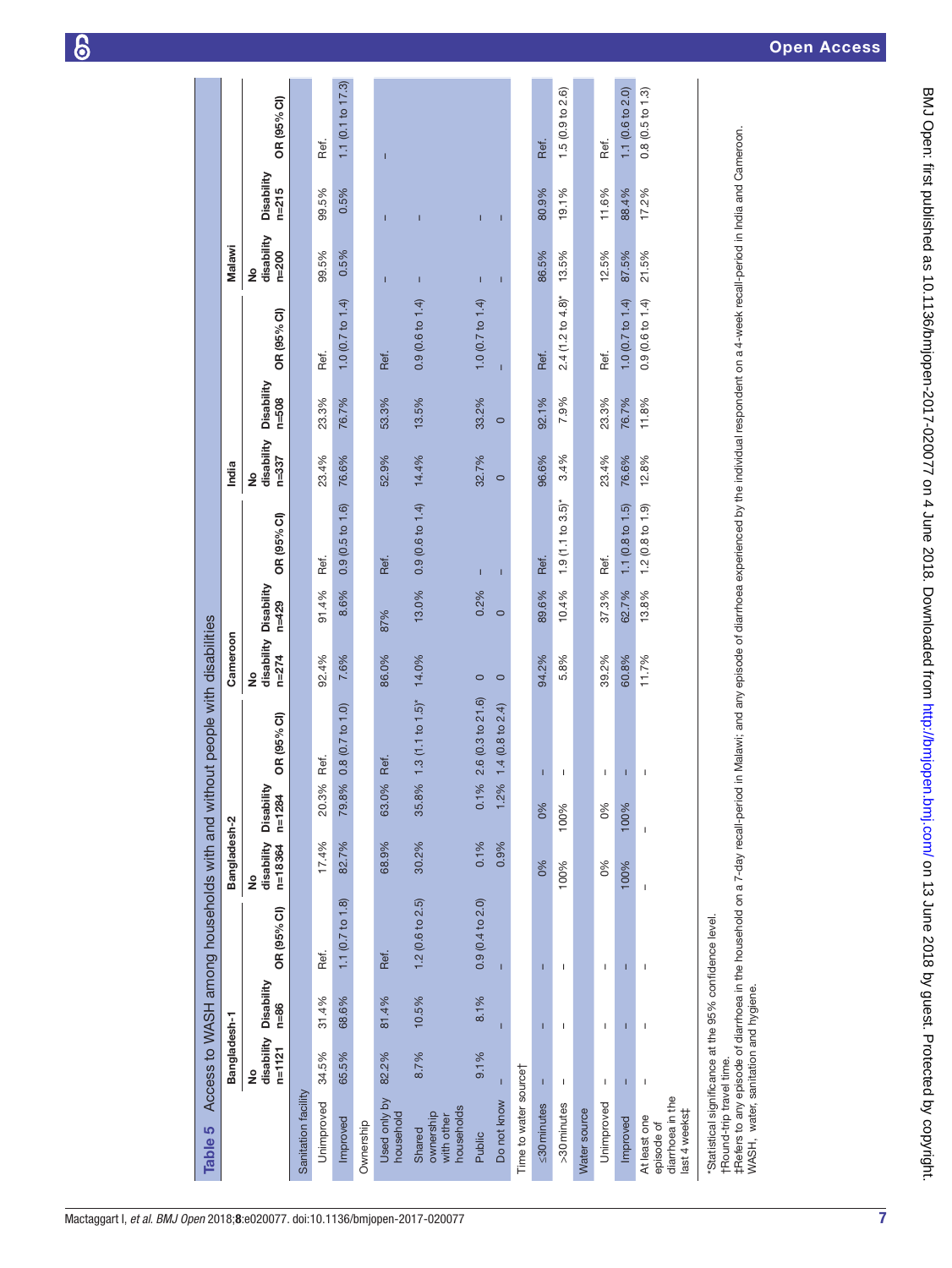# <span id="page-7-0"></span>Table 6 Access to WASH among individuals with disabilities

|                                                               |                | Bangladesh -1 Bangladesh -2 Cameroon India |                |              | India: open<br>defecation<br>only | <b>Malawi</b> | Malawi: open<br>defecation only |
|---------------------------------------------------------------|----------------|--------------------------------------------|----------------|--------------|-----------------------------------|---------------|---------------------------------|
|                                                               | $n = 78*$      | $n = 1374$                                 | $n = 429$      | $n = 508$    | $n = 274$                         | $n = 215$     | $n=36$                          |
| Use same sanitation facility as other<br>household members    | 81%            | 82.0%                                      | 90%            | 95%          | 94%                               | 94.4%         | 89%                             |
| Reasons for using a different facility+                       |                |                                            |                |              |                                   |               |                                 |
| Physically impossible                                         | 93%            |                                            | 73%            | 28%          | 19%                               | 33%           | 43%                             |
| Others would not like it/not allowed                          |                |                                            | 5%             | $\mathbf{0}$ | $\mathbf 0$                       | 17%           | 0                               |
| Physical or verbal abuse                                      |                |                                            | $\overline{0}$ | $\Omega$     | $\Omega$                          | 17%           | $\Omega$                        |
| I would be embarrassed                                        |                |                                            | $\overline{0}$ | $\Omega$     | $\Omega$                          | 8%            | $\overline{0}$                  |
| Other                                                         | 7%             |                                            | 23%            | 72%          | 81%                               | 25%           | 57%                             |
| Can access sanitation facility without<br>contact with faeces | 53%            |                                            | 86%            | 58%          | 55%                               | 86%           | 83%                             |
| Can collect drinking water themselves                         | 21%            |                                            | 69%            | 77%          |                                   | 53%           | 67%                             |
| Reasons cannot collect drinking water themselves‡             |                |                                            |                |              |                                   |               |                                 |
| Physically impossible                                         | 50%            |                                            | 80%            | 86%          |                                   | 74%           |                                 |
| Others would not like it/not allowed                          | 50%            |                                            | 13%            | 5%           |                                   | 8%            |                                 |
| Physical or verbal abuse                                      | $\overline{0}$ |                                            | $\overline{0}$ | $\Omega$     |                                   | 3%            |                                 |
| I would be embarrassed                                        | $\mathbf{0}$   |                                            | $\overline{0}$ | 0            |                                   | 5%            |                                 |
| Other                                                         | $\mathbf{0}$   |                                            | 8%             | 9%           |                                   | 10%           |                                 |
| Can access drinking water at home<br>without assistance§      | 88%            |                                            | 86.%           | 59%          |                                   | 84%           | 81%                             |
| Use same bathing source as other<br>household members§        | 81%            |                                            | 98%            | 97%          |                                   | 95%           | 86%                             |

\*Eight households with a confirmed member with a disability excluded due to missing data.

†This is of among the proportion who state they use a different facility.

‡This is of among the proportion who state they cannot collect water themselves.

§This is among the proportion that collect water themselves.

WASH, water, sanitation and hygiene.

access to the same sanitation facilities as other household members in all three settings. There was evidence that among people with disabilities, women were more likely than men to use the same sanitation facilities as other members of the household in Malawi, and to collect water for themselves in Cameroon and Malawi.

# **DISCUSSION**

Poorer access to WASH among people with disabilities across low-income and middle-income countries is 'widely acknowledged but little studied'.<sup>15</sup> This analysis of five cross-sectional, single or multidistrict, population-based surveys provides some of the first comparable quantitative data on the relationship between disability and WASH at the individual and household level, including multicountry evidence from two African and two South-Asian settings.

No differences in access to improved latrines were observed between households with and without a person with a disability in any of the five datasets. Households with a person with a disability were more likely to have to spend over 30 min (round-trip) fetching water than those without at the Cameroon and Indian sites, and

households including a person with a disability were more likely to use a shared sanitation facility in Bangladesh-2. The former finding may suggest that in these two settings households with one or more people with disabilities live further away from centrally located water points (ie, community peripheries). Second, given that the questions were posed directly to people with disabilities in the house, it may reflect their increased time to complete the same journey as others. Shared sanitation facilities of any description were previously considered unimproved by the JMP, due to concerns of privacy and hygiene. $30$ However, the 2017 update acknowledges improved shared facilities, and a recent study by Nelson *et al* estimated that 37% of households in Bangladesh (similar to proportions identified in Bangladesh-2 data) used a shared but improved facility, and that 75% of households reported satisfaction with the facility.<sup>31 32</sup> This suggests that the use of shared sanitation facilities does not necessarily equate to negative sanitation experience.

Within the household, most people with disabilities used the same sanitation facility as other members of their family, and frequently reported coming into direct contact with faeces when they did so. Furthermore, the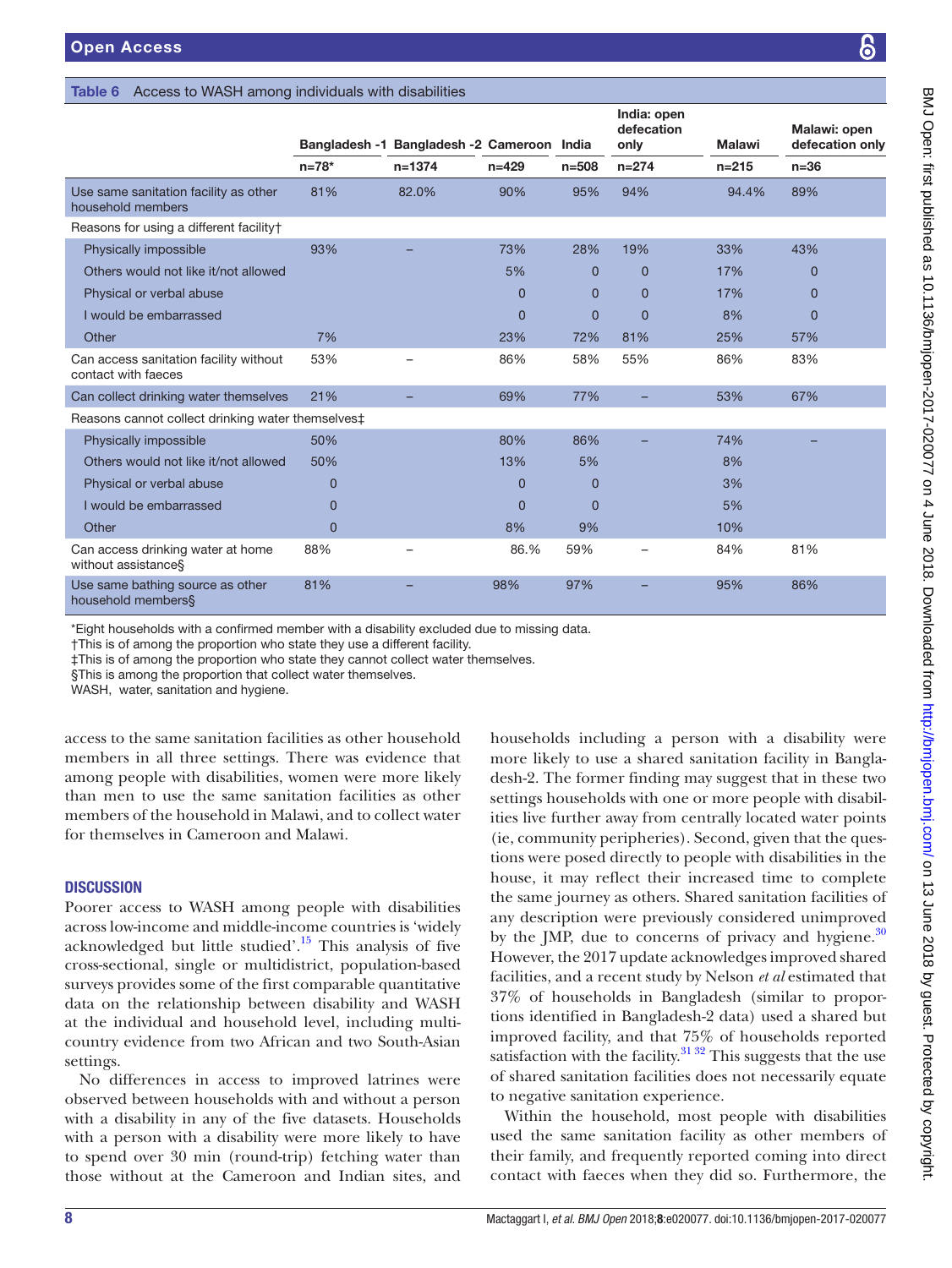|                      | members                | Age-sex-adjusted correlates of WASH access amor<br>Same sanitation facility as other hous | ehold                                           | ig people with disabilities | Access without contact with faeces |                                                 |                        | Collect water for themselves |                                                   |
|----------------------|------------------------|-------------------------------------------------------------------------------------------|-------------------------------------------------|-----------------------------|------------------------------------|-------------------------------------------------|------------------------|------------------------------|---------------------------------------------------|
|                      | n (%)<br>$\frac{1}{2}$ | n (%)<br>Yes                                                                              | Age-adjusted and<br>sex-adjusted OR<br>(95% CI) | n (%)<br>$\frac{1}{2}$      | n (%)<br>Yes                       | Age-adjusted and<br>sex-adjusted OR<br>(95% Cl) | n (%)<br>$\frac{1}{2}$ | n (%)<br>Yes                 | Age-adjusted and<br>sex-adjusted OR<br>$(95%$ CI) |
| Cameroon (n=412)     |                        |                                                                                           |                                                 |                             |                                    |                                                 |                        |                              |                                                   |
| group (years)<br>Age |                        |                                                                                           |                                                 |                             |                                    |                                                 |                        |                              |                                                   |
| $5 - 17$             | 18 (45.0)              | 93 (25.0)                                                                                 | Ref.                                            | 24 (40.7)                   | 87 (24.7)                          | Ref.                                            | 26 (20.2)              | 85 (30.0)                    | Ref.                                              |
| $18 - 49$            | 5 (12.5)               | 81 (21.8)                                                                                 | 2.8(1.0 to 8.0)                                 | 11(18.6)                    | 75(21.3)                           | 1.8(0.8 to 4.0)                                 | 19 (14.7)              | 67(23.7)                     | 1.0(0.5 to 1.9)                                   |
| $50+$                | 17(42.5)               | 198 (53.2)                                                                                | 2.1(1.0 to 4.3)                                 | 24 (40.7)                   | 191 (54.1)                         | $2.1(1.2 \text{ to } 4.0)^*$                    | 84 (65.1)              | 131 (46.3)                   | $0.4(0.3 to 0.7)$ *                               |
| Sex                  |                        |                                                                                           |                                                 |                             |                                    |                                                 |                        |                              |                                                   |
| Male                 | 24 (60.0)              | 150 (40.3)                                                                                | Ref.                                            | 29 (49.2)                   | 145(41.1)                          | Ref.                                            | 70(54.3)               | 104 (36.8)                   | Ref.                                              |
| Female               | 16 (40.0)              | 222 (59.7)                                                                                | 4.0<br>2.0 (1.0 to                              | 30 (50.9)                   | 208 (58.9)                         | $1.3(0.7)$ to $2.3$                             | 59 (45.7)              | 179 (63.3)                   | $3.\overline{3}$ <sup>*</sup><br>2.1(1.4 to       |
| Type                 |                        |                                                                                           |                                                 |                             |                                    |                                                 |                        |                              |                                                   |
| Multiple             | 23 (57.5)              | 126(33.9)                                                                                 | 0.6(0.3 to 1.3)                                 | 29 (49.2)                   | 120 (34.0)                         | 0.8(0.4 to 1.5)                                 | 62(48.1)               | 87 (30.7)                    | 0.6(0.4 to 1.1)                                   |
| Hearing              | 2(5.0)                 | 49 (13.2)                                                                                 | 2.3(0.5 to 10.9)                                | 5(8.5)                      | 46 (13.0)                          | 1.5(0.5 to 4.3)                                 | 13(10.1)               | 38(13.4)                     | $1.6(0.8 \text{ to } 3.5)$                        |
| Seeing               | 2(5.0)                 | 49 (13.2)                                                                                 | 2.9(0.6 to 13.8)                                | 3(5.1)                      | 48 (13.6)                          | 3.2(0.9 to 11.3)                                | 12(9.3)                | 39 (13.8)                    | $1.8(0.8 \text{ to } 4.0)$                        |
| Intellectual         | 0(0.0)                 | 27(7.3)                                                                                   |                                                 | 0(0.0)                      | 27(7.7)                            |                                                 | 2(1.6)                 | 25 (8.8)                     | 4.5 (1.0 to 20.7)                                 |
| Physical             | 13(32.5)               | 121(32.5)                                                                                 | Ref.                                            | 22 (37.3)                   | 112(31.7)                          | Ref.                                            | 40 (31.0)              | 94 (33.2)                    | Ref.                                              |
| Severity             |                        |                                                                                           |                                                 |                             |                                    |                                                 |                        |                              |                                                   |
| Moderate             | (47.5)                 | 324 (87.1)                                                                                | Ref.                                            | 32 (54.2)                   | 311 (88.1)                         | Ref.                                            | 89 (69.0)              | 254 (89.8)                   | Ref.                                              |
| Severe               | 21 (52.5)              | 48 (12.9)                                                                                 | $0.1(0.1 to 0.3)^{*}$                           | 27(45.8)                    | 42 (11.9)                          | 0.2(0.1 to 0.3)                                 | 40 (31.0)              | 29 (10.3)                    | $(0.1 to 0.3)$ *<br>0.2                           |
| India (n=508)        |                        |                                                                                           |                                                 |                             |                                    |                                                 |                        |                              |                                                   |
| group (years)<br>Age |                        |                                                                                           |                                                 |                             |                                    |                                                 |                        |                              |                                                   |
| $5 - 17$             | 9(36.0)                | 58 (12.0)                                                                                 | Ref.                                            | 28 (13.0)                   | 39 (13.3)                          | Ref.                                            | 18(15.4)               | 49 (12.5)                    | Ref.                                              |
| $18 - 49$            | 11(44.0)               | 166 (34.4)                                                                                | 2.4(0.9 to 6.0)                                 | 75 (34.9)                   | 102(34.8)                          | 1.0(0.6 t 01.7)                                 | 27(23.1)               | 150 (38.4)                   | 2.0(1.0 to 4.0)                                   |
| $-05$                | 5 (20.0)               | 259 (53.6)                                                                                | $25.4$ <sup>*</sup><br>8.2 (2.6 to              | 112(52.1)                   | 152(51.9)                          | 1.0 $(0.6 t 0 1.7)$                             | (61.5)<br>72           | 192 (49.1)                   | 1.0(0.5 to 1.8)                                   |
| Sex                  |                        |                                                                                           |                                                 |                             |                                    |                                                 |                        |                              |                                                   |
| Male                 | 10(40.0)               | 231 (47.8)                                                                                | Ref.                                            | 98 (45.6)                   | 143 (48.8)                         | Ref.                                            | 58 (49.6)              | 183 (46.8)                   | Ref.                                              |
| Female               | 15 (60.0)              | 252 (52.2)                                                                                | 0.7(0.3 to 1.6)                                 | 117(54.4)                   | 150(51.2)                          | 0.9(0.6 to 1.3)                                 | 59 (50.4)              | 208 (53.2)                   | 1.1 $(0.7 to 1.7)$                                |
| Type                 |                        |                                                                                           |                                                 |                             |                                    |                                                 |                        |                              |                                                   |
| Multiple             | 13(52.0)               | 186 (38.5)                                                                                | 0.8(0.3 to 2.0)                                 | 91(42.3)                    | 108(36.9)                          | 0.8(0.5 to 1.3)                                 | 57 (48.7)              | 142 (36.3)                   | 1.0(0.6 to 1.8)                                   |
|                      |                        |                                                                                           |                                                 |                             |                                    |                                                 |                        |                              | Continued                                         |

 $\epsilon$ 

<span id="page-8-0"></span>9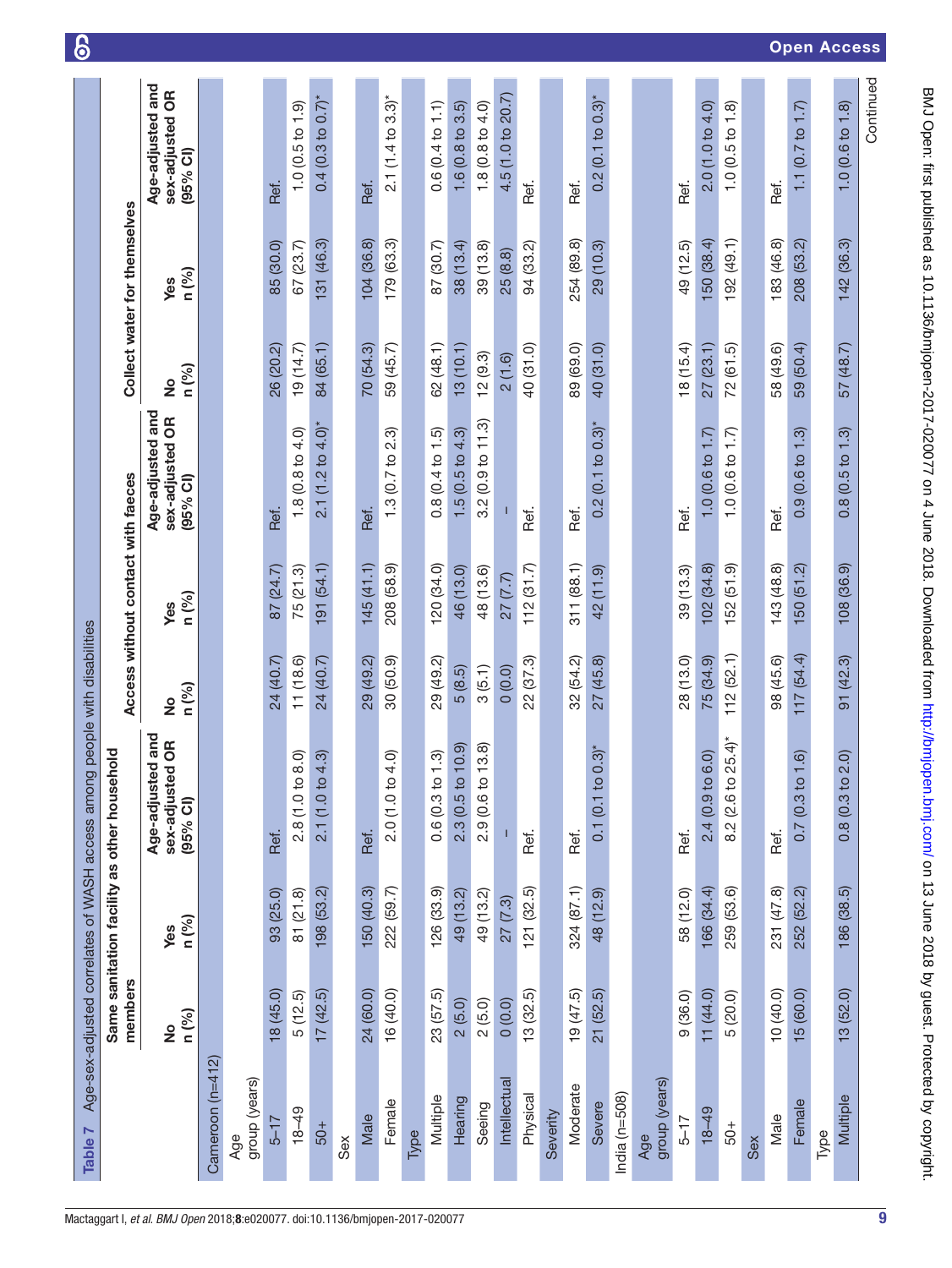| Continued<br>Table 7                                                                         |                        |              |                                                 |                        |                                    |                                                 |                        |                              |                                                 |
|----------------------------------------------------------------------------------------------|------------------------|--------------|-------------------------------------------------|------------------------|------------------------------------|-------------------------------------------------|------------------------|------------------------------|-------------------------------------------------|
|                                                                                              | members                |              | Same sanitation facility as other household     |                        | Access without contact with faeces |                                                 |                        | Collect water for themselves |                                                 |
|                                                                                              | n (%)<br>$\frac{1}{2}$ | n (%)<br>Yes | Age-adjusted and<br>sex-adjusted OR<br>(95% CI) | n (%)<br>$\frac{1}{2}$ | n (%)<br>Yes                       | Age-adjusted and<br>sex-adjusted OR<br>(95% CI) | n (%)<br>$\frac{1}{2}$ | n (%)<br>Yes                 | Age-adjusted and<br>sex-adjusted OR<br>(95% CI) |
| Hearing                                                                                      | 1(4.0)                 | 78 (16.2)    | to $42.7$<br>5.4(0.7)                           | 26 (12.1)              | 53 (18.1)                          | $1.5(0.8 \text{ to } 2.5)$                      | 14(12.0)               | 65 (16.6)                    | $2.3(1.1 to 4.6)$ *                             |
| Seeing                                                                                       | (0.0)                  | 76 (15.7)    |                                                 | 35(16.3)               | 41 (14.0)                          | 0.8(0.4 to 1.4)                                 | (7.7)                  | 67(17.1)                     | $3.4(1.5 to 7.6)$ *                             |
| Intellectual                                                                                 | 1(4.0)                 | 16(3.3)      | to $7.7$ )<br>0.8(0.1)                          | 7(3.3)                 | 10(3.4)                            | 2.1 (0.4 to 11.0)                               | 4(3.4)                 | 13(3.3)                      | 0.9(0.2 to 5.0)                                 |
| Physical                                                                                     | 10 (40.0)              | 127(26.3)    | Ref.                                            | 56 (26.1)              | 81(27.7)                           | Ref.                                            | 33 (28.2)              | 104(26.6)                    | Ref.                                            |
| Severity                                                                                     |                        |              |                                                 |                        |                                    |                                                 |                        |                              |                                                 |
| Moderate                                                                                     | 17(68.0)               | 364 (75.4)   | Ref.                                            | 150 (69.8)             | 231 (78.8)                         | Ref.                                            | 94 (80.4)              | 287 (73.4)                   | Ref.                                            |
| Severe                                                                                       | 8 (32.0)               | 119 (24.6)   | to $2.2$<br>0.9(0.4                             | 65 (30.2)              | 62 (21.2)                          | $0.6(0.4 to 0.9)$ *                             | 23 (19.7)              | 104 (26.6)                   | $1.4$ (0.8 to 2.3)                              |
| Malawi (n=215)                                                                               |                        |              |                                                 |                        |                                    |                                                 |                        |                              |                                                 |
| Age group                                                                                    |                        |              |                                                 |                        |                                    |                                                 |                        |                              |                                                 |
| $2 - 17$                                                                                     | 6(50.0)                | 40 (19.9)    | Ref.                                            | 10(34.5)               | 35(19.1)                           | Ref.                                            | 14(14.0)               | 33 (29.0)                    | Ref.                                            |
| $18 - 49$                                                                                    | 5(41.7)                | 49 (24.4)    | to $5.2$<br>1.5(0.4)                            | 2(6.9)                 | 52 (28.4)                          | $7.4(1.5 to 36.1)^{*}$                          | 20 (20.0)              | 34 (29.8)                    | 0.7(0.3 to 1.7)                                 |
| $-50+$                                                                                       | 1(8.3)                 | 112(55.7)    | to $157.6$ <sup>*</sup><br>18.2(2.1)            | 17(58.6)               | 96 (52.5)                          | 1.6(0.6 to 3.8)                                 | 66 (66.0)              | 47 (41.2)                    | 0.3(0.1 to 0.6)                                 |
| Sex                                                                                          |                        |              |                                                 |                        |                                    |                                                 |                        |                              |                                                 |
| Male                                                                                         | 5(41.7)                | 96 (47.8)    | Ref.                                            | 15(51.7)               | 86 (47.0)                          | Ref.                                            | 52 (50.0)              | 49 (43.0)                    | Ref.                                            |
| Female                                                                                       | 7(58.3)                | 105(52.4)    | to $2.0$<br>0.6(0.2)                            | 14(48.3)               | 97(53.0)                           | 1.3(0.6 to 2.8)                                 | 48 (48.0)              | 65 (57.0)                    | 1.7(1.0 to 3.1)                                 |
| Type                                                                                         |                        |              |                                                 |                        |                                    |                                                 |                        |                              |                                                 |
| Multiple                                                                                     | 6 (50.0)               | 67(35.1)     | Ref.                                            | 16(55.2)               | 56 (32.4)                          | Ref.                                            | 43 (44.8)              | 30(27.8)                     | Ref.                                            |
| Hearing                                                                                      | 2(16.7)                | 25(13.1)     | $\frac{1}{1}$ .0)<br>1.9(0.3)                   | 1(3.5)                 | 26 (15.0)                          | $9.7(1.1 to 82.1)^*$                            | 6 (6.3)                | 21 (19.4)                    | $5.0(1.7 \text{ to } 14.8)$ *                   |
| Seeing                                                                                       | $\circ$                | 42 (22.0)    | $\mathbf{I}$                                    | (6.9)                  | 40 (23.1)                          | 6.4 (1.4 to 30.4)*                              | 19(19.8)               | 23(21.3)                     | 2.0(0.9 to 4.6)                                 |
| Intellectual                                                                                 | 1(8.3)                 | 13(6.8)      | to $25.4$<br>2.6(0.3)                           | 3(10.3)                | 11(6.4)                            | 1.5(0.3 to 7.1)                                 | 3(3.1)                 | 11(10.2)                     | 4.2 (1.0 to 17.4)                               |
| Physical                                                                                     | 3(25.0)                | 44 (23.0)    | to 5.1<br>1.1(0.2)                              | 7(24.1)                | 40 (23.1)                          | 1.5(0.6 to 4.2)                                 | 25 (26.0)              | 23 (21.3)                    | 1.5 (0.7 to 3.2)                                |
| Severity                                                                                     |                        |              |                                                 |                        |                                    |                                                 |                        |                              |                                                 |
| Moderate                                                                                     | 7(58.3)                | 152 (79.6)   | Ref.                                            | 14(48.3)               | 145 (83.8)                         | Ref.                                            | 62 (64.6)              | 97 (89.8)                    | Ref.                                            |
| Severe                                                                                       | 5(41.7)                | 39 (20.4)    | to $1.4$<br>0.4(0.1)                            | 15(51.7)               | 28 (16.2)                          | $0.2(0.1)$ to $0.4$ <sup>*</sup>                | 34(35.4)               | 11(10.2)                     | $0.2(0.1 to 0.3)$ *                             |
| Statistical significance at the 95% confidence level<br>WASH, water, sanitation and hygiene. |                        |              |                                                 |                        |                                    |                                                 |                        |                              |                                                 |

 $\overline{6}$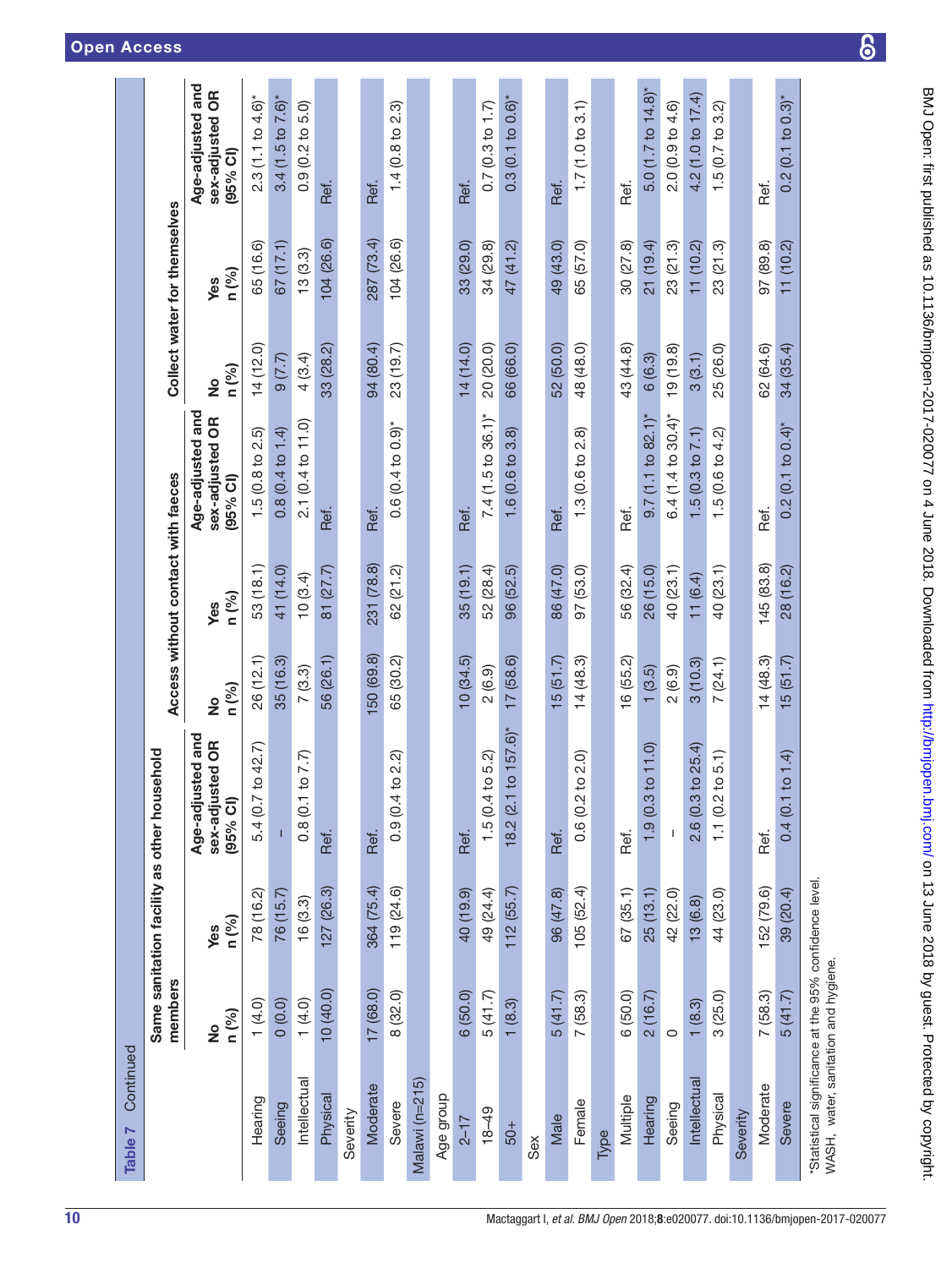majority of people with disabilities in Bangladesh and almost half in Malawi were unable to collect drinking water from the source themselves. These analyses also showed that older people generally had better access than children, although given the different WASH practices of children and older people it is difficult to know whether or not this was related to disability.

Overall, few differences in WASH access were observed between households that included a member with a disability and those that did not. However, there is a need to better understand the quality of WASH services accessed by people with disabilities, particularly for those whose households do not have access to improved facilities. In India, for example, almost two-thirds of people with disabilities in the sample practised open defecation, and over half were unable to do this without coming into direct contact with faeces. These findings are of concern given the established association between direct contact with faeces and substantially increased risk of both diar-rhoeal disease and hygiene-related stigma.<sup>[33](#page-12-7)</sup> In addition, several recent studies have observed survey respondents' preference for open defecation in rural India even when latrines are available, highlighting the need for clearer and sustained promotion on disability inclusive latrine use in this setting.<sup>[34 35](#page-12-8)</sup>

There was evidence that people with disabilities have more difficulties both collecting water themselves and accessing it within their homes across datasets. Lower volume of water consumption increases dehydration and the potential for increased morbidity. $36$  These findings confirm the need for more nuanced quantitative data collection that captures the quality of access to WASH at the individual level and can inform on appropriate WASH programming. This is important because previous research has suggested that WASH programmes may inadvertently exclude people with disabilities through the delivery of improved, but inaccessible facilities, highlighting the need for better quality monitoring data that records whether facilities are accessible or not.<sup>[15](#page-11-6)</sup> Our findings show that data on WASH and disability should be collected at the individual rather than the household level in order to identify the concerns facing people with disabilities in this domain. Specifically, these findings promote the inclusion of intrahousehold access questions in the JMP's recommended questions for household surveys, to better understand and overcome lower quality access to WASH among persons with disabilities within their households.

Furthermore, additional domains may need to be included in WASH scores, focusing on items such as appropriateness and quality of WASH available with respect to people with disabilities. Ideally, surveys on disability should routinely include individual WASH data as it represents a major challenge facing people with disabilities in low-income and middle-income countries.<sup>16</sup>

Several meta-analyses have quantified the implications of improved WASH for exposure pathways for diarrhoeal and infectious diseases, thereby affecting disease burden

in 'disability-adjusted life years'.<sup>37</sup> 38</sup> However, no previous quantitative studies have explored the implications of disability for access to improved WASH, and in particular the implications for quality of WASH access. A recent qualitative study undertaken in Malawi established that needs and barriers among people with disabilities related to WASH varied markedly between individuals, in relation to impairment type, gender and socioeconomic factors,<sup>[16](#page-11-7)</sup> with much more work needed in this area. Programme implementers and policy makers must ensure that the needs of persons with disabilities are incorporated into programme design in a comprehensive, participatory way that includes intrahousehold WASH access.

There were a number of limitations to the design of the analyses that need to be taken into account. While response rates across datasets were high, data on the characteristics of non-responders were not available. Disability prevalence estimates varied markedly across the studies, largely because of the different methods and disability definitions used across the surveys. In Cameroon and India, a self-reported measure of disability was combined with clinical screening for specific impairments, and therefore the prevalence was higher there than in the Bangladesh-2 and Malawi studies where the self-reported measure was used in isolation. In the Bangladesh-1 study, a binary screen was applied, which may explain the low prevalence of disability in that survey. Presenting prevalence estimates based on the WGSS only, provided similar estimates across settings, although these were higher in the datasets where individuals self-reported (Cameroon and India) compared with those in which a household head reported on behalf of the rest of the household (Bangladesh-2 and Malawi). This finding supports the ongoing dialogue regarding the importance of comparable disability measures for use in population-based surveys the international recommendation for which is the use of tools by the Washington Group on Disability Statistics.<sup>[39 40](#page-12-11)</sup> Furthermore, each survey was conducted at the state or regional level and the estimates derived therefore do not constitute national estimates. Finally, comparative data on indicators of quality access to WASH among controls/people without disabilities were not collected in any of the studies. There were also important strengths. The surveys were relatively large, conducted in different geographic areas, and collected broadly consistent information on WASH.

# **CONCLUSION**

No relationship was observed between household-level WASH access and the presence of a household member with a disability in five surveys conducted in low- or lowermiddle income countries. However, at the individual level, while most people with disabilities could access the same facilities as other members of their household, this often entailed contact with faeces and required assistance from others. In particular, people who reported severe limitations experienced the least equitable intrahousehold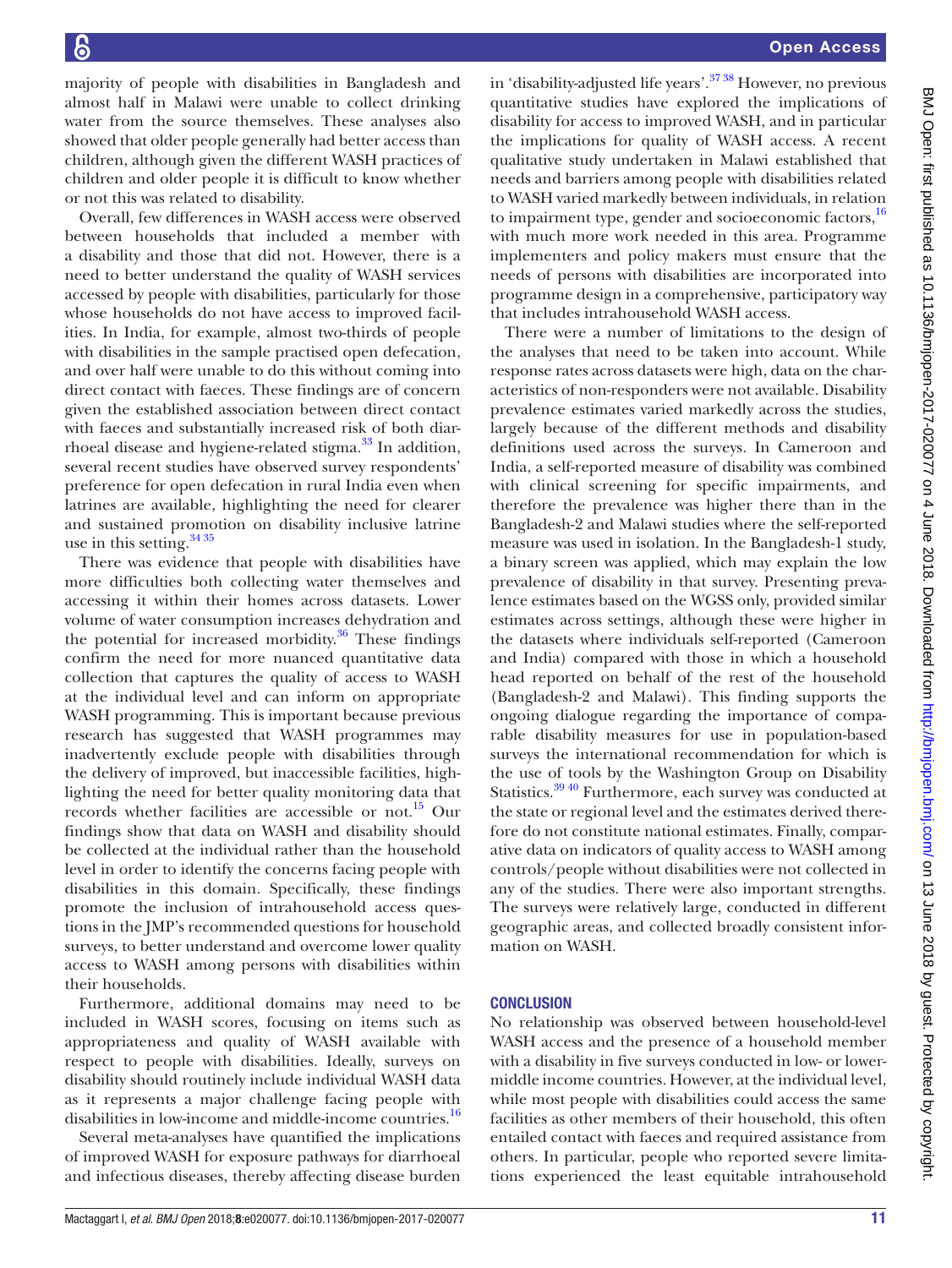# Open Access

WASH access. Type of limitation reported, age and sex were predictive factors of inequitable access in certain cases. Quality of WASH access is poorer among people with disabilities. This requires programmatic and research attention. Future data collection should capture quality of WASH access in a more nuanced way and collect individual level data from people with and without disabilities to make accurate comparisons. Further programmatic work is needed to improve general access to WASH, and this must be inclusive in nature to ensure that the quality of access is equitable among people with disabilities.

#### Author affiliations

<sup>1</sup>International Centre for Evidence in Disability, London School of Hygiene & Tropical Medicine, London, UK

<sup>2</sup> Environmental Health Group, London School of Hygiene & Tropical Medicine, London, UK

<sup>3</sup>Monitoring[4] ch∆nge and IRC-Associate, The Hague, The Netherlands 4 Centre for Social Research, University of Malawi, Zomba, Malawi <sup>5</sup>Centre for Tropical Medicine and Global Health, Oxford University, Oxford, UK <sup>6</sup>International Centre for Diarrhoeal Disease Research, Dhaka, Bangladesh <sup>7</sup> Resarch and Evaluation Division, Bangladesh Rural Advancement Committee, Dhaka, Bangladesh

8 World Vision International, Geneva, Switzerland

Acknowledgements The authors would like to acknowledge the contribution of their colleague, the late James Milner. His untimely and tragic death during fieldwork in Malawi was a great loss to his friends and colleagues as well as to the scientific research community in Malawi and beyond.

Contributors All authors reviewed the final draft of the manuscript and agree with the findings and conclusions. IM was responsible for drafting the paper, conducting the data analysis and overseeing the fieldwork in India and Cameroon. W-PS gave oversight on the data analysis and feedback on all manuscript drafts. KB contributed to the study design of the Bangladesh-2 dataset and reviewed manuscript drafts. JC oversaw data collection for the Malawi dataset. LD contributed to the study design of the Malawi dataset, oversaw data collection for the Malawi dataset and reviewed manuscript drafts. AKH was responsible for the study design of the Bangladesh-1 dataset, oversaw data collection and data management for the Bangladesh-1 dataset and reviewed manuscript drafts. SPJ contributed to the study design of the Bangladesh-2 dataset, oversaw data collection for the Bangladesh-2 dataset and reviewed manuscript drafts. SP was responsible for the study design and data collection on India and Cameroon. MR contributed to the study design of the Bangladesh-2 dataset. MS contributed to the study design of the Bangladesh-2 dataset. HK assisted in drafting the paper, and guided the data analysis, and contributed towards designing the study in India and Cameroon. AB was responsible for the study design of the Malawi dataset, contributed to the design of the Bangladesh-2 dataset, gave oversight on data analysis and feedback on all manuscript drafts, and coordinated access to external datasets. AB also contributed to the design of the data collection tool across all study sites.

Funding This research has been funded in part by the Australian Aid (Australian Government Department of Foreign Affairs and Trade) through the Australian Development Research Awards Scheme under an award entitled 'Disability and its impact on safe hygiene and sanitation. Bangladesh-1: funded by The Bill & Melinda Gates Foundation, Global Development Grant Number OPP1102989. Bangladesh-2: funded by Australian Aid (Australian Government Department of Foreign Affairs and Trade), Grant number 66469 India and Cameroon: funded by CBM Germany, LSHTM Grant Number ITCRRH71 Malawi: funded by Australian Aid (Australian Government Department of Foreign Affairs and Trade), Grant number 66469.

Disclaimer The views expressed in this publication are those of the authors and not necessarily those of the Commonwealth of Australia. The Commonwealth of Australia accepts no responsibility for any loss, damage or injury resulting from reliance on any of the information or views contained in this publication.

Competing interests None declared.

Patient consent Obtained.

Ethics approval The ethical approval obtained for each study is provided in the online [supplementary file 1](https://dx.doi.org/10.1136/bmjopen-2017-020077).

Provenance and peer review Not commissioned; externally peer reviewed.

Data sharing statement Data for each dataset are available from the respective project leads on request.

Open Access This is an Open Access article distributed in accordance with the terms of the Creative Commons Attribution (CC BY 4.0) license, which permits others to distribute, remix, adapt and build upon this work, for commercial use, provided the original work is properly cited. See: [http://creativecommons.org/](http://creativecommons.org/licenses/by/4.0/) [licenses/by/4.0/](http://creativecommons.org/licenses/by/4.0/)

© Article author(s) (or their employer(s) unless otherwise stated in the text of the article) 2018. All rights reserved. No commercial use is permitted unless otherwise expressly granted.

# **REFERENCES**

- <span id="page-11-0"></span>1. Johnston EA, Teague J, Graham JP. Challenges and opportunities associated with neglected tropical disease and water, sanitation and hygiene intersectoral integration programs. *[BMC Public Health](http://dx.doi.org/10.1186/s12889-015-1838-7)* 2015;15:547.
- <span id="page-11-2"></span>2. Prüss-Ustün A, Bartram J, Clasen T, *et al*. Burden of disease from inadequate water, sanitation and hygiene in low- and middle-income settings: a retrospective analysis of data from 145 countries. *[Trop](http://dx.doi.org/10.1111/tmi.12329)  [Med Int Health](http://dx.doi.org/10.1111/tmi.12329)* 2014;19:894–905.
- 3. Freeman MC, Ogden S, Jacobson J, *et al*. Integration of water, sanitation, and hygiene for the prevention and control of neglected tropical diseases: a rationale for inter-sectoral collaboration. *[PLoS](http://dx.doi.org/10.1371/journal.pntd.0002439)  [Negl Trop Dis](http://dx.doi.org/10.1371/journal.pntd.0002439)* 2013;7:e2439.
- 4. Mara DD. Water, sanitation and hygiene for the health of developing nations. *[Public Health](http://dx.doi.org/10.1016/S0033-3506(03)00143-4)* 2003;117:452–6.
- <span id="page-11-1"></span>5. Nations U. *Transforming our world: the 2030 Agenda for Sustainable Development*. Geneva: United Nations General Assembly, 2015.
- 6. UNICEF and the World Health Organisation. 25 years Progress on Sanitation and Drinking Water: 2015 Update and MDG Assessment. United States of America. 2015. [http://www.wssinfo.org/fileadmin/](http://www.wssinfo.org/fileadmin/user_upload/resources/JMP-Update-report-2015_English.pdf) [user\\_upload/resources/JMP-Update-report-2015\\_English.pdf](http://www.wssinfo.org/fileadmin/user_upload/resources/JMP-Update-report-2015_English.pdf)
- <span id="page-11-11"></span>7. WHO / UNICEF JMP. Refining the definitions: an ongoing process and the ladder concept. 2015. [http://www.wssinfo.org/definitions](http://www.wssinfo.org/definitions-methods/2015)[methods/2015](http://www.wssinfo.org/definitions-methods/2015)
- 8. Lim SS, Vos T, Flaxman AD, *et al*. A comparative risk assessment of burden of disease and injury attributable to 67 risk factors and risk factor clusters in 21 regions, 1990-2010: a systematic analysis for the Global Burden of Disease Study 2010. *[Lancet](http://dx.doi.org/10.1016/S0140-6736(12)61766-8)* 2012;380:2224–60.
- <span id="page-11-3"></span>9. Schmidt WP. The elusive effect of water and sanitation on the global burden of disease. *[Trop Med Int Health](http://dx.doi.org/10.1111/tmi.12286)* 2014;19:522–7.
- 10. Bullinger M, Schmidt S, Petersen C, *et al*. Assessing quality of life of children with chronic health conditions and disabilities: a European approach. *[Int J Rehabil Res](http://dx.doi.org/10.1097/00004356-200209000-00005)* 2002;25:197–206.
- <span id="page-11-4"></span>11. United Nations. *Convention of the Rights of Persons with Disabilities and Optional Protocol*. New York: United Nations, 2006.
- <span id="page-11-5"></span>12. World Health Organization. *World Report on Disability*. Geneva: World Health Organization, 2011.
- 13. Mitra S, Pošarac A, Vick B. *Disability and poverty in developing countries: a snapshot from the world health survey*: World Bank, 2011.
- 14. Mactaggart I, Kuper H, Murthy GV, *et al*. Assessing health and rehabilitation needs of people with disabilities in Cameroon and India. *[Disabil Rehabil](http://dx.doi.org/10.3109/09638288.2015.1107765)* 2016;38:1757–64.
- <span id="page-11-6"></span>15. Groce N, Bailey N, Lang R, *et al*. Water and sanitation issues for persons with disabilities in low- and middle-income countries: a literature review and discussion of implications for global health and international development. *[J Water Health](http://dx.doi.org/10.2166/wh.2011.198)* 2011;9:617–27.
- <span id="page-11-7"></span>16. White S, Kuper H, Itimu-Phiri A, *et al*. A Qualitative Study of Barriers to Accessing Water, Sanitation and Hygiene for Disabled People in Malawi. *[PLoS One](http://dx.doi.org/10.1371/journal.pone.0155043)* 2016;11:e0155043.
- <span id="page-11-8"></span>17. Moe CL, Rheingans RD. Global challenges in water, sanitation and health. *[J Water Health](http://www.ncbi.nlm.nih.gov/pubmed/16493899)* 2006;4(Suppl 1):41–57.
- <span id="page-11-9"></span>18. Mactaggart I, Schmidt WP, Bostoen K, *et al*. Supplementary File 1: Ethical Review Bodies. Access to water and sanitation amongst people with disabilities: results from cross-sectional surveys in Bangladesh, Cameroon, India and Malawi. *Plos One* 2018.
- <span id="page-11-10"></span>19. Washington Group on Disability Statistics. *Understanding and interpreting disability as measured using the WG short set of questions*. Hyattsville, 2009.
- 20. Secretariat to the Convention on the Rights of Persons with Disabilities. Final Report on United Nations Expert Group Meeting